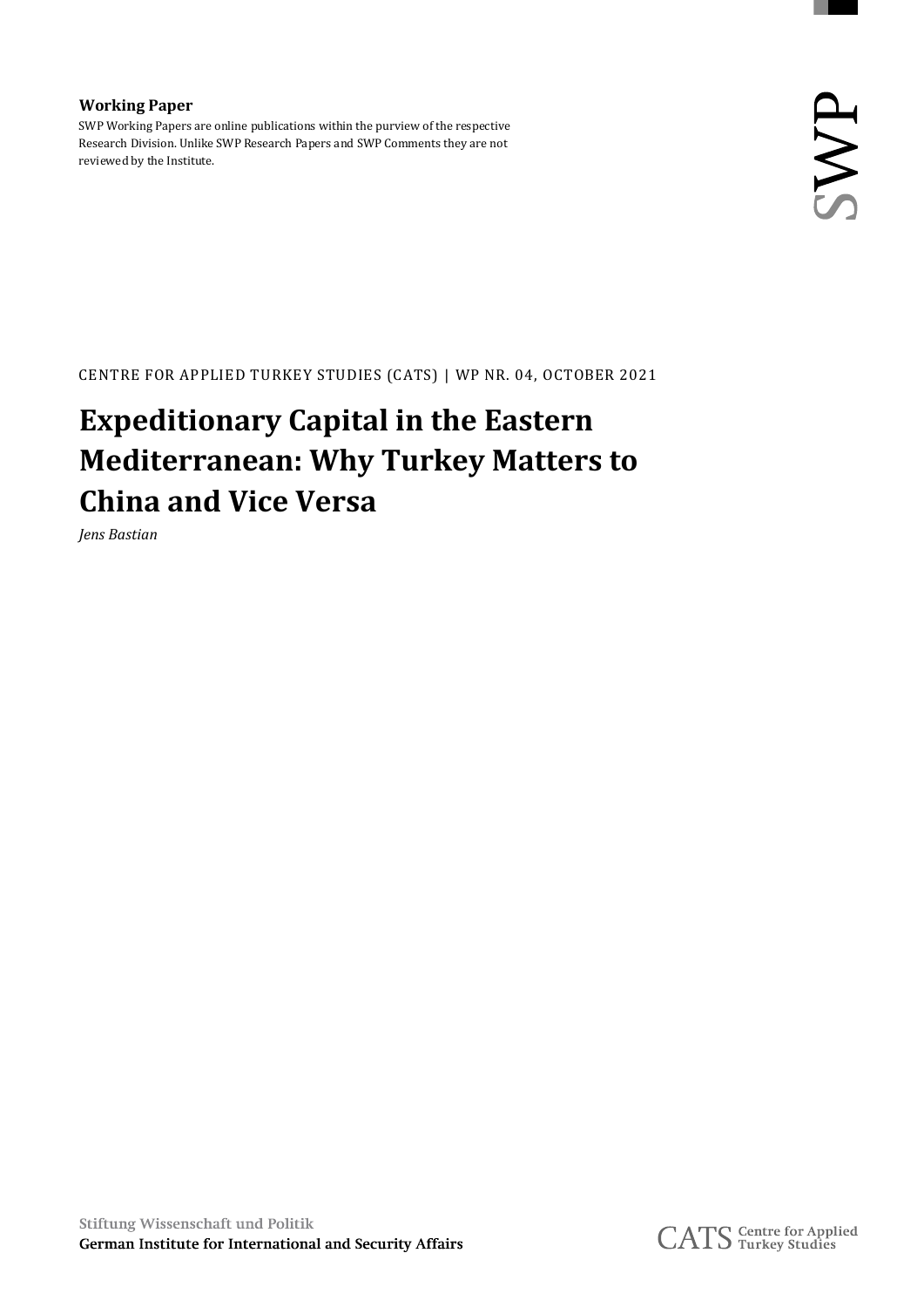#### **Contents**

| <b>Abstract</b>                                             | 3                       |
|-------------------------------------------------------------|-------------------------|
| <b>Introduction</b>                                         | $\overline{\mathbf{4}}$ |
| China's maritime outreach in the Eastern Mediterranean      | 5                       |
| China's expanding investment footprint in Turkey            | 8                       |
| The reverse question: What is Turkey's engagement in China? | 12                      |
| China's 'soft power' diplomacy in Turkey                    | 14                      |
| The 'Middle Corridor' between China and Turkey              | 17                      |
| <b>Concluding considerations</b>                            | 20                      |
| <b>References</b>                                           | 23                      |
| <b>List of Tables</b>                                       | 26                      |
| <b>List of Abbreviations</b>                                | 27                      |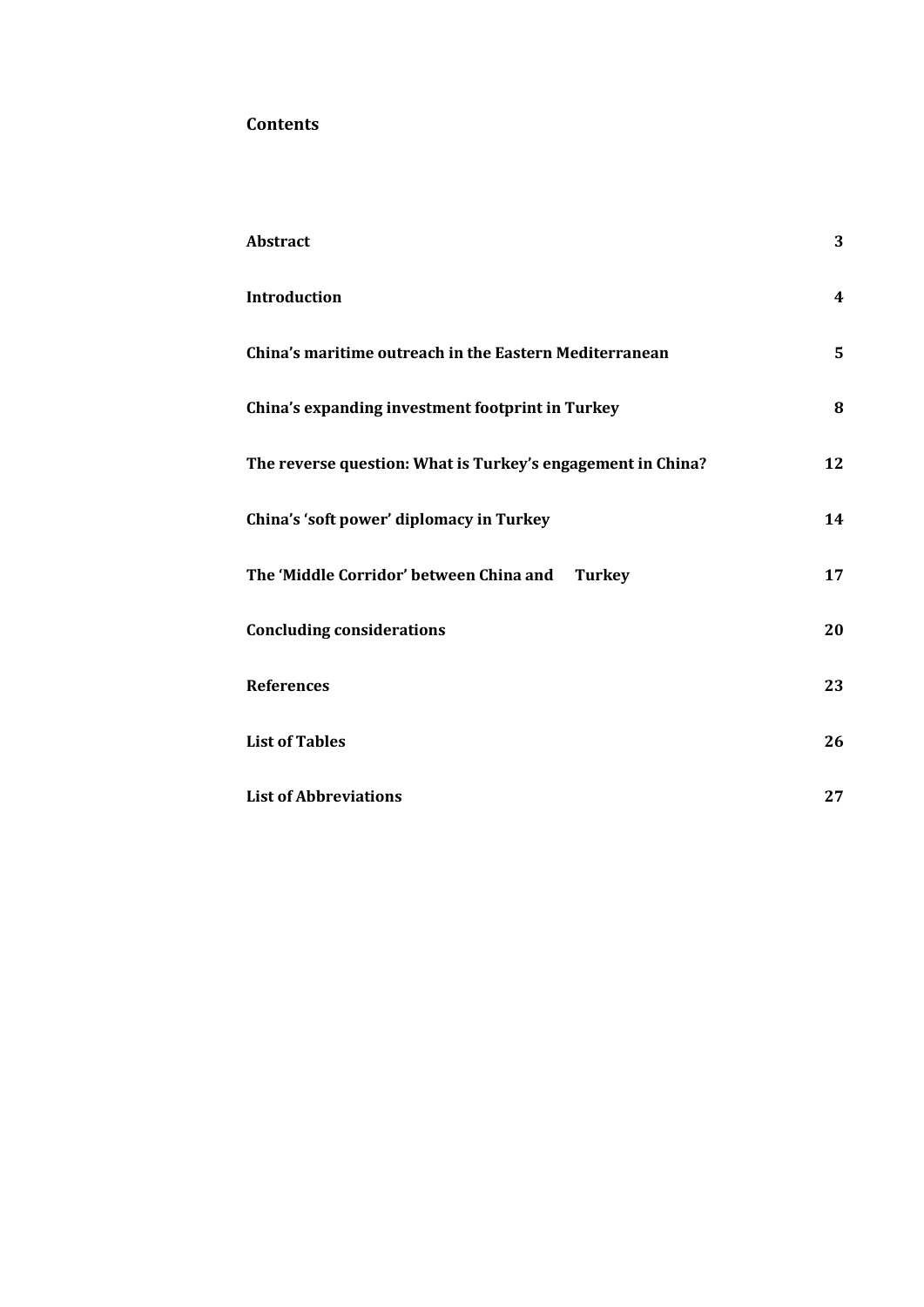### <span id="page-2-0"></span>Abstract

This Working Paper explores the nature of Sino-Turkish rapprochement over the course of the past decade. China's footprint in Turkey is expanding and diversifying across sectors of the country's political economy. The rapprochement between Beijing and Ankara is mutual, driven inter alia as much by President Recep Tayyip Erdoğan's ambitious infrastructure agenda as by President Xi Jinping's flagship foreign policy agenda, the Belt and Road Initiative. The momentum of Sino-Turkish cooperation is only belatedly being identified as a policy challenge for decision makers in Washington D.C., in Brussels as well as in Berlin and Moscow.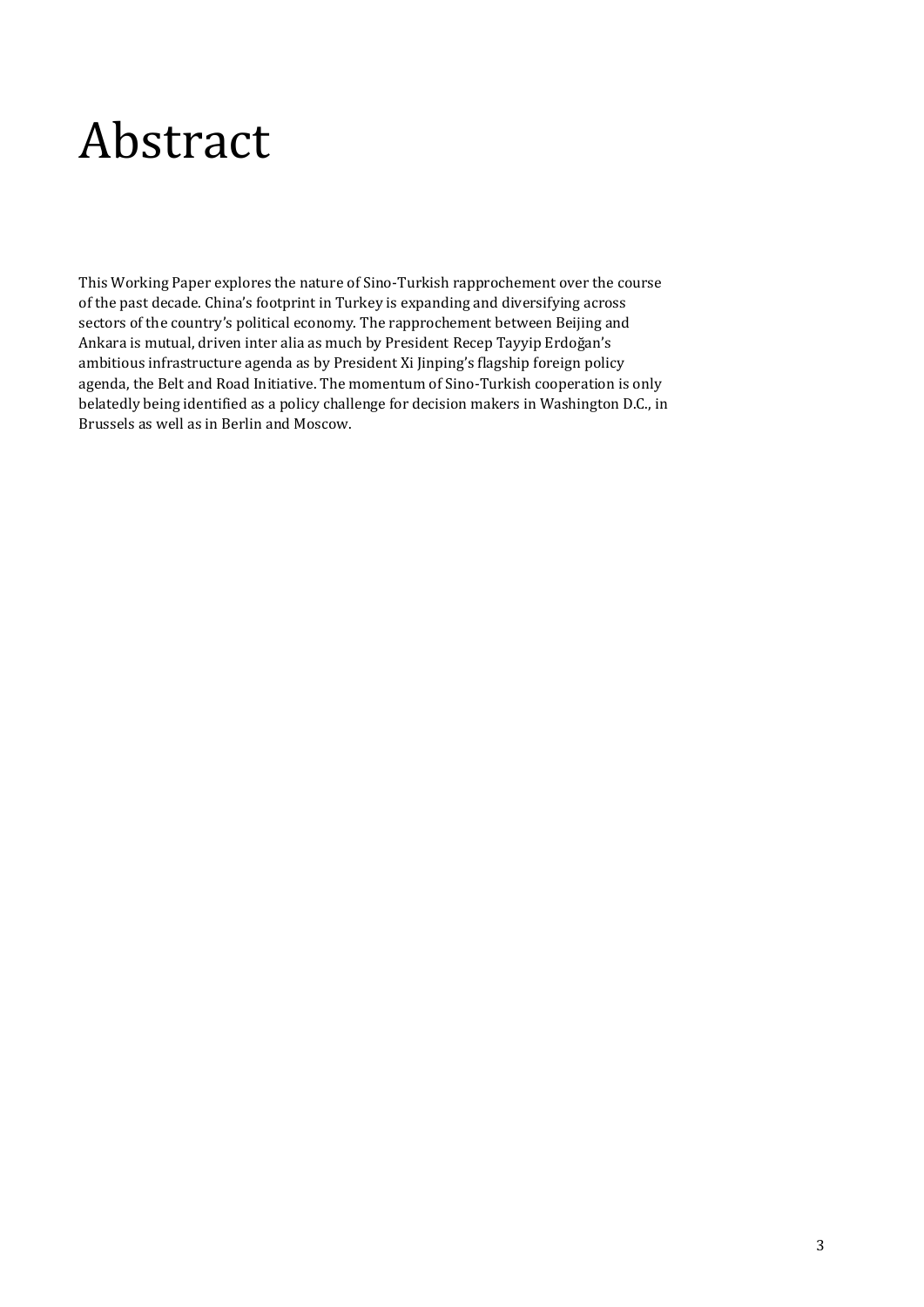#### <span id="page-3-0"></span>Introduction

Over the course of the past decade the People's Republic of China (PRC, henceforth China) has firmly planted its flag along the shores of the Eastern Mediterranean. Its visibility stretches from maritime investments in Greece over extensive lending facilities for Turkey to increased economic cooperation with Israel. More generally, the Eastern Mediterranean can be seen as a conduit for China's maritime and land-based supply chains (section 1) from and towards other destinations in Europe, most prominently Brussels, Berlin, Vienna, Budapest and Rome. The key variable for China within this pass-through region is Turkey.

In light of its size and geographic location Turkey has become an important destination for Chinese capital exports (section 2). Ankara and Istanbul also serve as a bridge within a wider connectivity agenda under Beijing's Belt and Road Initiative (BRI) and Turkey's Middle Corridor narrative (section 5). As we shall discuss in the course of this Working Paper, there are an increasing number of 'Road' and 'Corridor' references in Sino-Turkish cooperation, from the original BRI over reviving the ancient Silk Road to the newest version under the heading Health Silk Road. The Iron Silk Road and the Digital Silk Road have recently been added to this encompassing narrative. These 'Road' references suggest in our view that China's launch of the original BRI in 2013 has reached a critical mass and is now being supplemented with references to new interconnecting policy areas. This Working Paper will explore the nature of and rationale for Sino-Turkish engagement. During the past decade Turkey has undertaken a strategic shift in seeking closer commercial ties and economic cooperation with China. This Sino-Turkish rapprochement is mutual even if their respective points of departure differ in substance and strategic outlook. The bilateral cooperation is characterised by consolidating transport infrastructure corridors, substantial Chinese equity investments in Turkey's corporate sector and Beijing's increasing role as a key foreign currency provider for Ankara. However, as these indicators suggest, the engagement is unbalanced, mainly distinguished by China investing in and exporting to Turkey. While this disparity has grown over the course of the decade, it is not (yet) considered a policy problem for decision makers in Ankara (section 3).

But Sino-Turkish relations are not only focused on commercial elements and economic variables. We can also observe a growing footprint in soft power areas such as Confucius Institutes, increased cooperation in so-called 'Smart City' projects, and most recently the penetration of China into Turkey's health sector through extensive vaccine diplomacy during the COVID-19 pandemic. The desperate need for inoculations in Turkey has opened the door for the procurement of Chinese vaccines. As Beijing is eager to build good will in Ankara, Chinese suppliers have stepped into the void (section 4).

These developments point to a growing diversification of Chinese engagement in and with Turkey. The interaction suggests that China is firmly in play in Turkey and will stay for the long term in the Eastern Mediterranean. This dynamic has strategic consequences for other external actors in the region. The momentum of Sino-Turkish rapprochement is only belatedly being identified as a policy challenge for decision makers in Washington D.C., in Brussels as well as in Berlin and Moscow. The concluding section of this Working Paper addresses the implications of this development.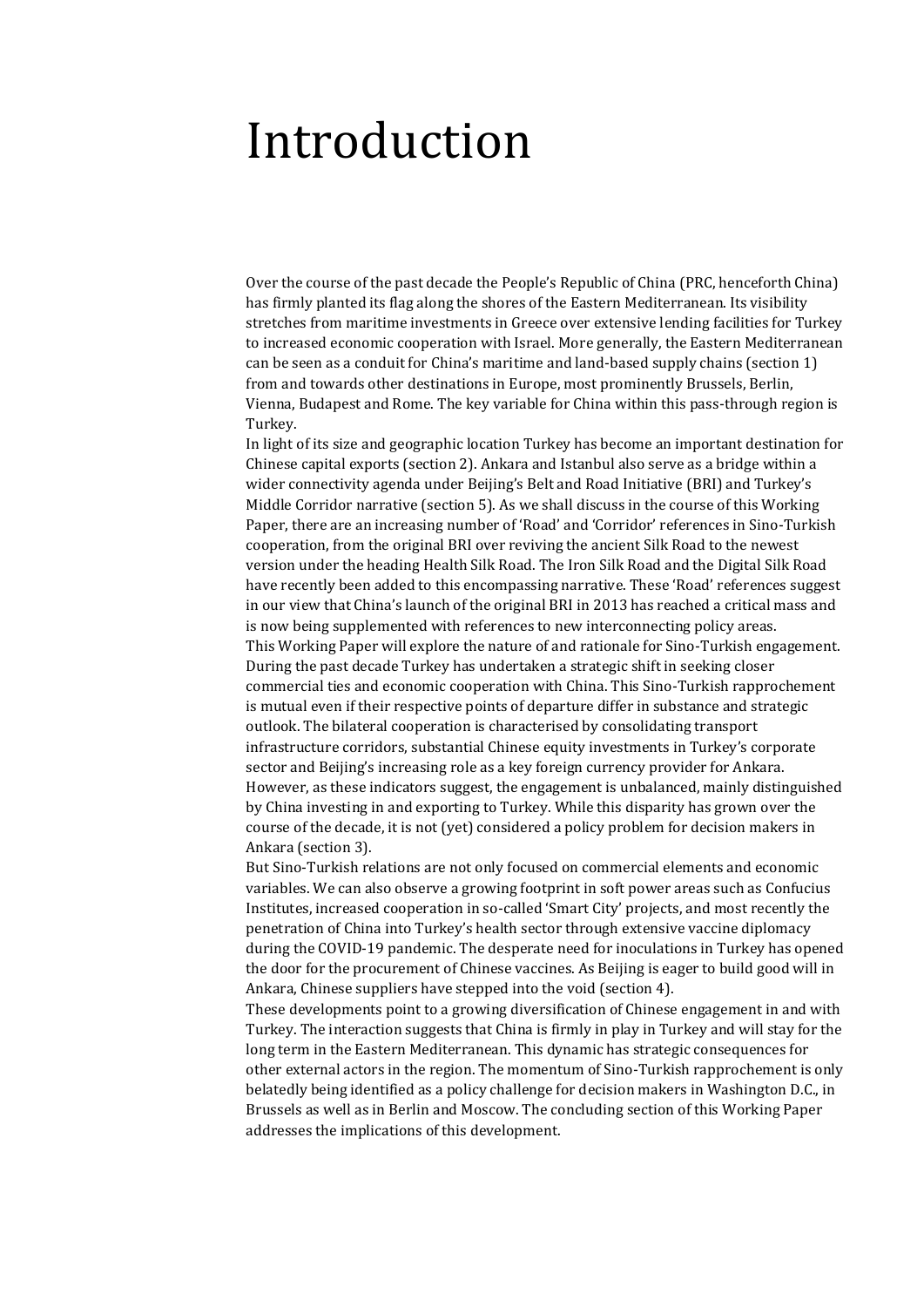# <span id="page-4-0"></span>China's maritime outreach in the Eastern Mediterranean

Before analysing in greater detail the specifics of Sino-Turkish economic cooperation, we first turn our attention to the wider region of the Eastern Mediterranean. The focus on Turkey cannot be separated from regional considerations that are in play for Beijing. This interconnection is most directly visible in the area of transport infrastructure, in particular extensive Chinese investments in maritime connectivity across a range of countries in the region. China's growing footprint in the Eastern Mediterranean is built for the long term and forms an integral part of its Belt and Road Initiative which was officially launched in 2013. The impact of this development on these countries' economies and on their regional neighbours is considerable.

As table 1 below illustrates, the maritime map in the Eastern Mediterranean is being reset with Chinese participation. The key Chinese investor in maritime port infrastructure is the state-controlled China Ocean Shipping Company (COSCO). The group's swelling investment portfolio in the Eastern Mediterranean is part of China's extensive European outreach strategy in commercial port facilities. The connectivity dimension of Chinesebuilt and -financed maritime infrastructure is well advanced in the region. The ports that have been acquired by COSCO in Egypt (2007), Greece (2009, 2016, 2021), Turkey (2015) or are being constructed (Israel 2015) and modernised (Bulgaria 2018) by China have established deep corporate roots in the countries affected. This initial Chinese footprint is systematically expanding.<sup>1</sup> It is established for the long term and highlights the strategic asset of connectivity within and increasingly between (transport) sectors that are the cornerstone of Beijing's BRI.

<sup>1</sup> Chinese companies are currently competing with other foreign firms from France, Germany, Italy and Russia to secure procurement contracts to rebuild the Port of Beirut in Lebanon which was destroyed in August 2020.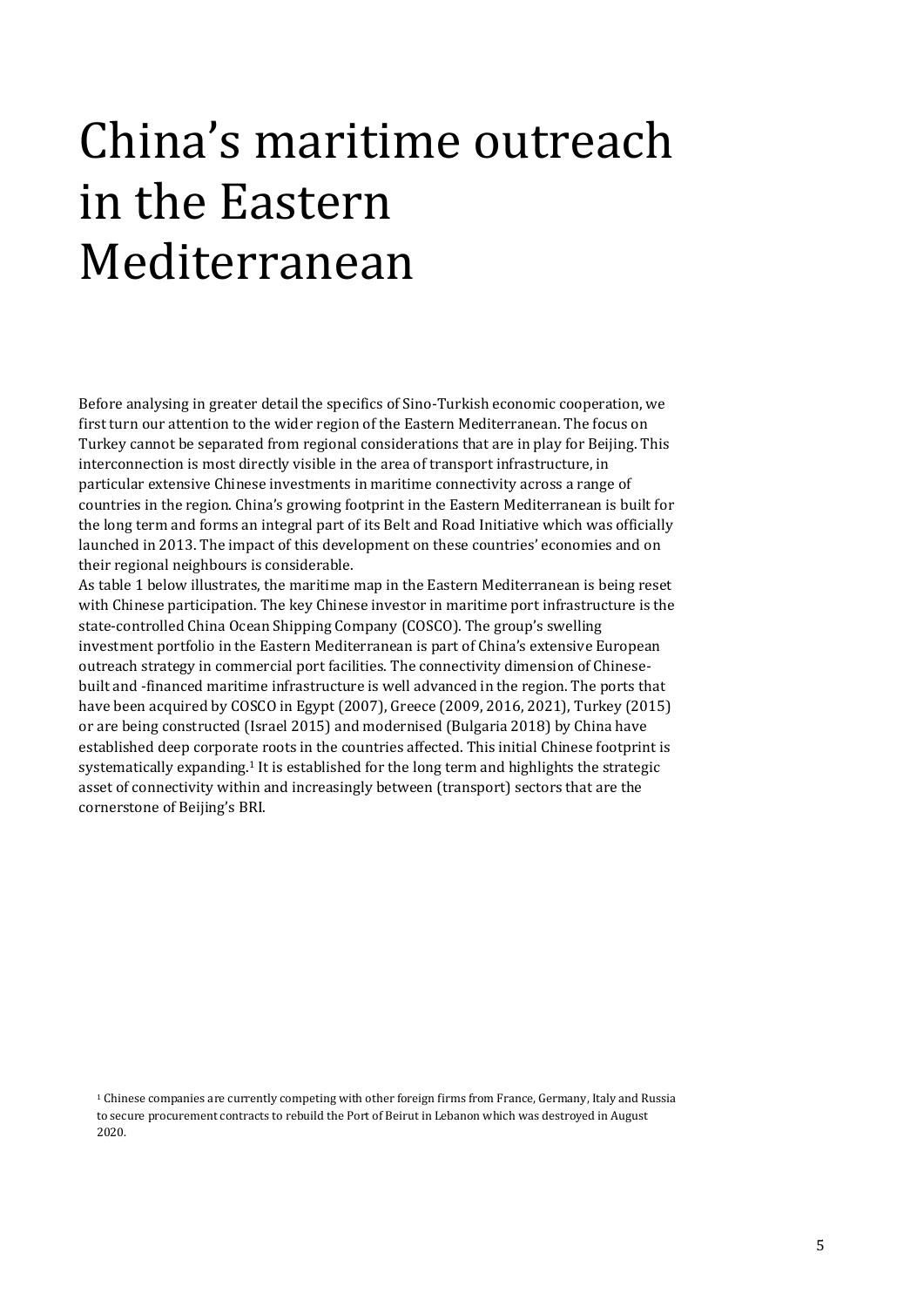| Country         | Year                 | <b>Chinese Company</b>                  | <b>Investment</b>                                                            |
|-----------------|----------------------|-----------------------------------------|------------------------------------------------------------------------------|
| Egypt           | 2007                 | COSCO                                   | Suez Canal Container Terminal                                                |
| Greece          | 2009<br>2016<br>2021 | COSCO                                   | Port of Piraeus<br>(67 percent shareholding)                                 |
| Turkey          | 2015                 | COSCO                                   | Kumport Ambarli coast of Istanbul                                            |
| Israel          | 2015                 | Shanghai<br>International<br>Port Group | Modernise and operate the Haifa Port for 25<br>years                         |
| Italy           | 2016                 | COSCO                                   | APM Terminals Vado                                                           |
| <b>Bulgaria</b> | 2018                 | China Harbor<br>Engineering<br>Company  | Upgrade freight transport capacity in Black<br>Sea ports of Varna and Burgas |

<span id="page-5-0"></span>*Table 1: Chinese maritime investments in the Eastern Mediterranean, 2007 - 2021*

*Source: Compilation by the author. For the purposes of this contribution, the overview is limited to ports in Southeast Europe and the Eastern Mediterranean. The author is aware of further Chinese investments in ports across Western Europe, namely in Belgium (2014, 2017), Germany (2016, 2020), the Netherlands (2016) and Spain (2017). For more details see Bastian (2020a).*

The maritime connectivity opportunities available to Chinese shipping companies in the Eastern Mediterranean extend to land-based transport infrastructure. China is also building, financing or acquiring critical railway infrastructure assets in the region which seek to complete the China-Europe Land-Sea Express Line. These investments form an expanding bridgehead of combined land-sea intermodal transport assets. Other examples of this connectivity agenda include:

- In Greece, Ocean Rail Logistics, part of the COSCO Shipping Group (Europe), acquired a 60 percent equity shareholding of Piraeus Europe Asia Rail Logistics (PEARL) in 2019. Through the acquisition, COSCO obtained a railway operation qualification in Europe. This enables it to further consolidate the railway transport corridor of the China-Europe Land-Sea Express Line.
- The 'Marmaray' undersea railway route is a 13.5-kilometer intercontinental tunnel passage beneath the Bosporus Strait in Istanbul. It was initially inaugurated for passenger traffic in 2013. Since November 2019 it has also been open for rail freight operation. The tunnel is a critical non-stop transit rail link from China to the Caspian Sea through Turkey and onward to various destinations in Europe. The first cargo train arrived from the Chinese city of Xi'an and its final destination was the Czech capital city of Prague. The Marmaray Tunnel was Chinese built and funded.
- The trilateral Baku-Tbilisi-Kars (BTK) Railway route also termed the 'Iron Silk Road' – was inaugurated in October 2017. Chinese banks co-financed the construction project. The passenger and cargo railway line enhance regional interconnectivity between Kars in the northeast of Turkey, Azerbaijan (Baku) and Georgia (Tbilisi). In fact, the railway line starts its long journey on Istanbul's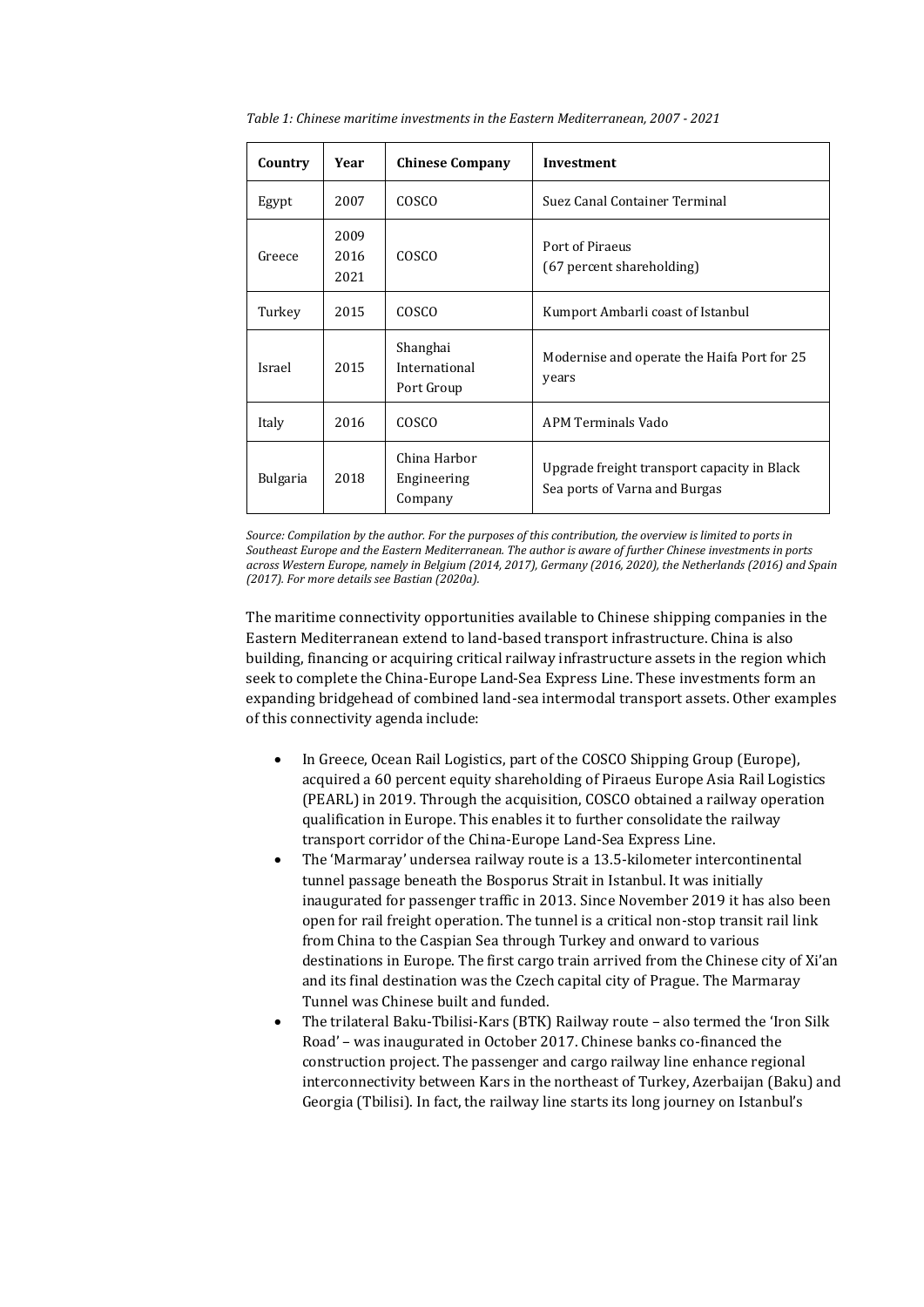European side, then heads towards the capital Ankara, traverses Sivas province before reaching eastern Kas to link up with the BTK railway.

- The geography of BTK is such that it deliberately bypasses Armenia, a diplomatic victory for Turkey which China duly respected during the construction process. After travelling across two continents, two seas and a total of five countries (including Kazakhstan), BTK's cargo reaches China's Xi'an province, its final destination. The tripartite corridor's overarching objective is the expansion of interconnectivity between Europe, Central Asia and China via Turkey. The overland rail journey between China and Europe takes 15 days, a significant reduction in transport duration via sea freight (up to 45 days) and far more cost efficient than air travel.
- On Israel's northern coast, the Chinese Shanghai International Port Group (SIPG) is expanding the Port of Haifa, constructing a new container terminal. Upon completion of the project the Chinese company will hold the management rights for the terminal for 25 years. Technically, an Israeli company with Chinese shareholders is responsible for the project (Atli 2019). The SIPG Bayport Terminal Co. Ltd. is a joint venture registered in Israel, albeit with Chinese capital.

These emerging land-sea corridors in the Eastern Mediterranean which China promotes under its BRI connectivity agenda share two characteristics that are noteworthy for our Sino-Turkish considerations. For one, they link transport infrastructure projects among countries that do not necessarily have a history of sustained intra-regional cooperation. One of China's strategic advantages in the region is that it does not carry the baggage of historical legacies in the Eastern Mediterranean. In contrast to the US, Russia and various European countries, China is viewed by host countries as a newcomer to the region. It is therefore in an advantageous position to advertise and implement its BRI connectivity agenda under the marketing slogan of alleged 'win-win cooperation'.

The second aspect to be considered concerns China's recognition of regional dynamics and geopolitical realities. The port facilities it is acquiring, and the railway routes it is financing in the Eastern Mediterranean, provide Beijing with alternative transport routes that can bypass Russia. Put otherwise, as long as international sanctions by the European Union and the US administration exist vis-à-vis Russia because of its 2014 annexation of Crimea and the invasion of parts of Eastern Ukraine, Chinese freight train companies risk financial repercussions if they move goods and services from Europe to China through Russia. In short, China's port portfolio and the emergence of new overland transport corridors in the Eastern Mediterranean provide Beijing with flexible alternatives that can react to changing political circumstances and economic realities on the ground.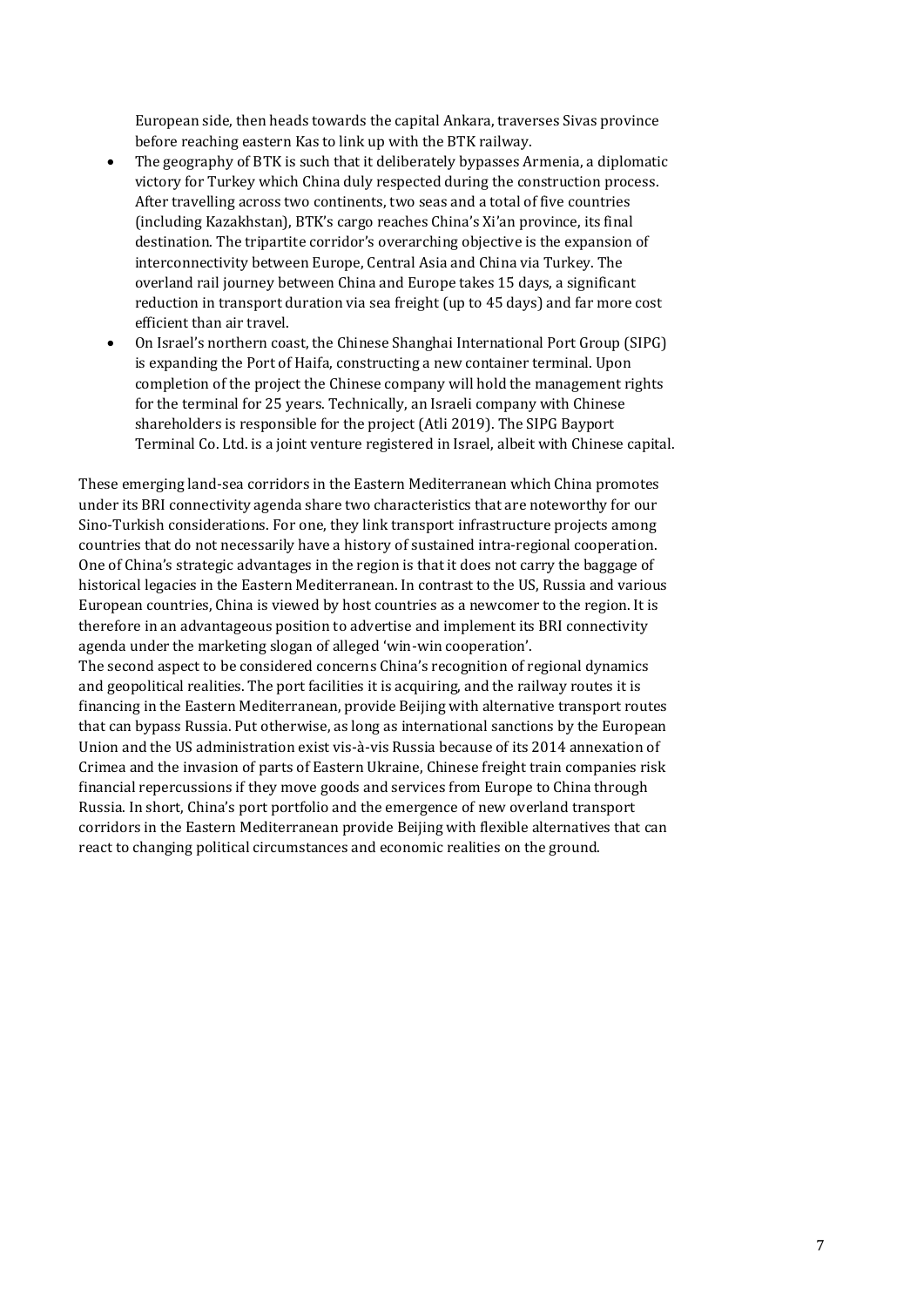# <span id="page-7-0"></span>China's expanding investment footprint in Turkey

It is against the background of this regional dimension that Turkey gradually came into play for China a decade ago. In terms of overall Chinese investment capital committed to individual countries in the Eastern Mediterranean, Turkey stands out, followed by Israel and Greece (see next page table 2). Our point of departure argues that Turkey matters for China, and vice versa. A brief historical excursion serves to underline the argument. Official diplomatic relations were established in 1934. Turkey formerly recognised the PRC in August 1971 and was among 76 countries voting in favour of restoring UN membership to the Chinese government in the same year (Wikipedia 2021). The respective embassies in Ankara and Beijing are complemented by Chinese consulates in Istanbul and Izmir while Turkey has three consulates in Guangzhou, Shanghai and Hong Kong.

Turkey is one of six so-called 'dialogue partners' in the Shanghai Cooperation Organisation (SCO) which China alongside Kazakhstan, Kyrgyzstan, Russia, Tajikistan and Uzbekistan established as founding members in June 2001. Repeatedly during the past years, President Erdoğan has voiced his willingness to join the SCO as a full member, for instance during a visit to Pakistan in 2016. Some have questioned the seriousness of his request (Wang 2016) while others inquire if it is part of a strategic competition play between potential SCO membership, NATO affiliation and EU accession talks (Bo 2016). The fact that a formal procedure for changing Turkey's status in the SCO has still not been initiated suggests that no side in the Organisation is in any rush to extend full membership to Ankara. In our view, both Russia and China regard a NATO member joining the SCO as incompatible. However, they are prepared to gradually involve other SCO members and dialogue partners in multilateral military exercises and defence initiatives. To illustrate: in September 2020, Russia and China, together with Armenia, Belarus, Myanmar and Pakistan, conducted the 'Kavkaz 2020' military exercise in the Southern Military District of Russia along with the Caspian and Black Seas. For the first time Turkish military personnel were invited as observers, alongside Azerbaijan, Iran, Kazakhstan and Tajikistan (Weitz 2021).

| Country | <b>Volume in USD</b> | <b>Single Largest FDI</b>  |
|---------|----------------------|----------------------------|
| Turkey  | 21 billion           | Alibaba in Trendyol        |
| Israel  | 19.4 billion         | Alpha Frontier in Playtika |
| Greece  | 11.8 billion         | COSCO in Port of Piraeus   |

<span id="page-7-1"></span>*Table 2: Chinse Foreign Direct Investment in Turkey, Israel and Greece 2007–2021*

Sources: For Turkey and Greece, author's own analysis based on multiple sources. For Israel, Ella (2021).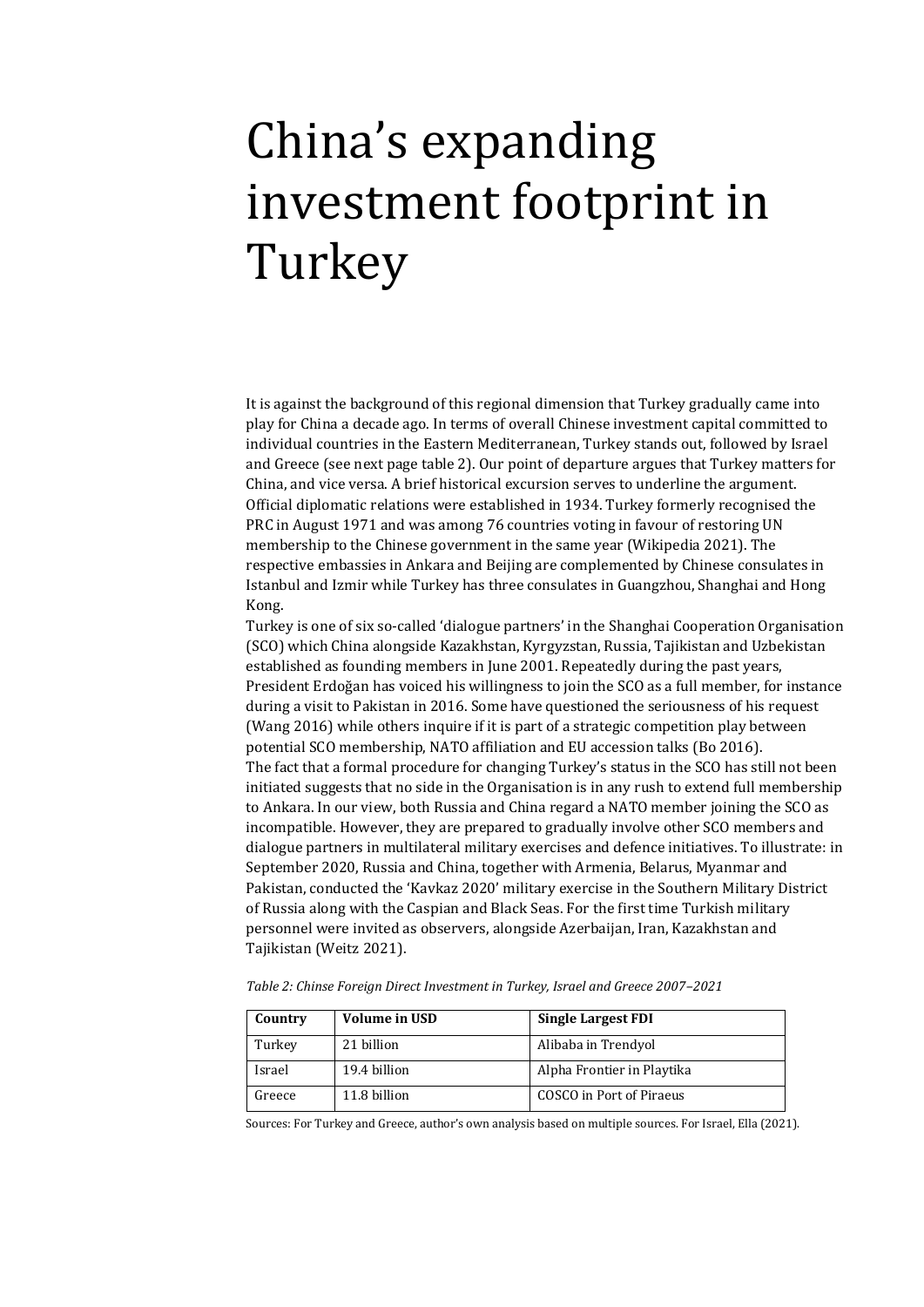China's expeditionary capital in the Eastern Mediterranean during the past decade is predominantly concentrated in three countries, namely Turkey, Israel and Greece (see table 2 above). The total volume of Chinese capital exports<sup>2</sup> to Turkey between 2007 and mid-2021 currently stands at roughly USD 21 billion. Israel follows closely behind, with a strong concentration of Chinese investments in high-tech and start-up companies supplemented by involvement in port infrastructure. In Greece, COSCO's anchor investment in the Port of Piraeus in 2009 became a majority acquisition in 2016. By August 2021, COSCO had finalised the purchase of an additional 16 percent shareholding with the Greek government. It now has a two-thirds equity stake (67 percent) in the largest port in the Mediterranean (measured by container turnover).<sup>3</sup> Regarding trade cooperation, the bilateral volume reached USD 23.6 billion in 2020. China was Turkey's largest importer with a share of 11 percent (Trading Economics 2021) and its third-largest overall trade partner after Russia and Germany. According to Imtilak Real Estate (2021) there were approximately 8,000 Chinese workers<sup>4</sup> in Turkey in 2020 while tourism from China exceeded half a million in 2019 (before the COVID-19 pandemic required bilateral travel restrictions).

The flurry of commercial trade and investments has put China on the map in Turkey alongside other more traditional external investors originating from Europe, the US and Russia. The newfound success of China's investment footprint has been at least a decade in the making. Today, Chinese companies and lending facilities are a major point of reference for Turkey's political economy. From initial anchor investments in Kumport we can observe a process of expansion and diversification across sectors. This progression ranges from telecommunications, online retail and lending arrangements by Chinese state-owned policy banks<sup>5</sup> for ambitious infrastructure projects of the Turkish government, to currency swap agreements with the Turkish Central Bank to replenish the country's diminishing foreign reserves. The latter development is particularly noteworthy because it underlines Beijing's increasing role as a lender of last resort for Ankara. To illustrate the magnitude and diversity of Chinese investments and projects in Turkey, we shall highlight a selection of examples. They serve to emphasise the following argument. Chinese investments are most welcome by Turkey's governing elite and corporate representatives. Since Recep Tayyip Erdoğan assumed the presidency of Turkey in 2014, he has actively executed an economic outreach campaign towards China. In that respect, Sino-Turkish engagement is mutual, even if highly asymmetric in terms of trade flows and volumes of investments. The trade deficit is heavily tilted in favour of Beijing. Consider the following examples:

 $\geq 2015$ : Cosco Pacific + China Merchants Holdings acquired a 65 percent majority stake in Kumport on the northwest coast of the Marmara Sea. The investment was

<sup>5</sup> Three such policy banks stand out: the China Development Bank, the Industrial and Commercial Bank of China (ICBC), and the Bank of China.

<sup>2</sup> Data on Chinese capital exports (defined as foreign direct investment and lending facilities) are often characterised by their opacity, as they are not always readily visible and reported in a transparent manner. The amount of Chinese expeditionary capital can be significantly higher than the figures documented in official Chinese or host country databases. Horn et al. (2019) have argued that about half of China's lending and a large part of portfolio investment is not identified in databases of international finance, making it difficult to create a complete and accurate picture of Chinese capital exports.

<sup>3</sup> In 2019, the Port of Piraeus overtook the Port of Valencia in Spain as the region's largest maritime facility. <sup>4</sup> Similar to how China executes infrastructure projects in other countries, China's material presence is not only illustrated by the number of workers such projects bring, but also the import of Chinese construction materials to Turkey along with Chinese design and services. Thus, the additionality of Chinese investments for the local economy in Turkey, its labour market and corporate tax revenue is limited.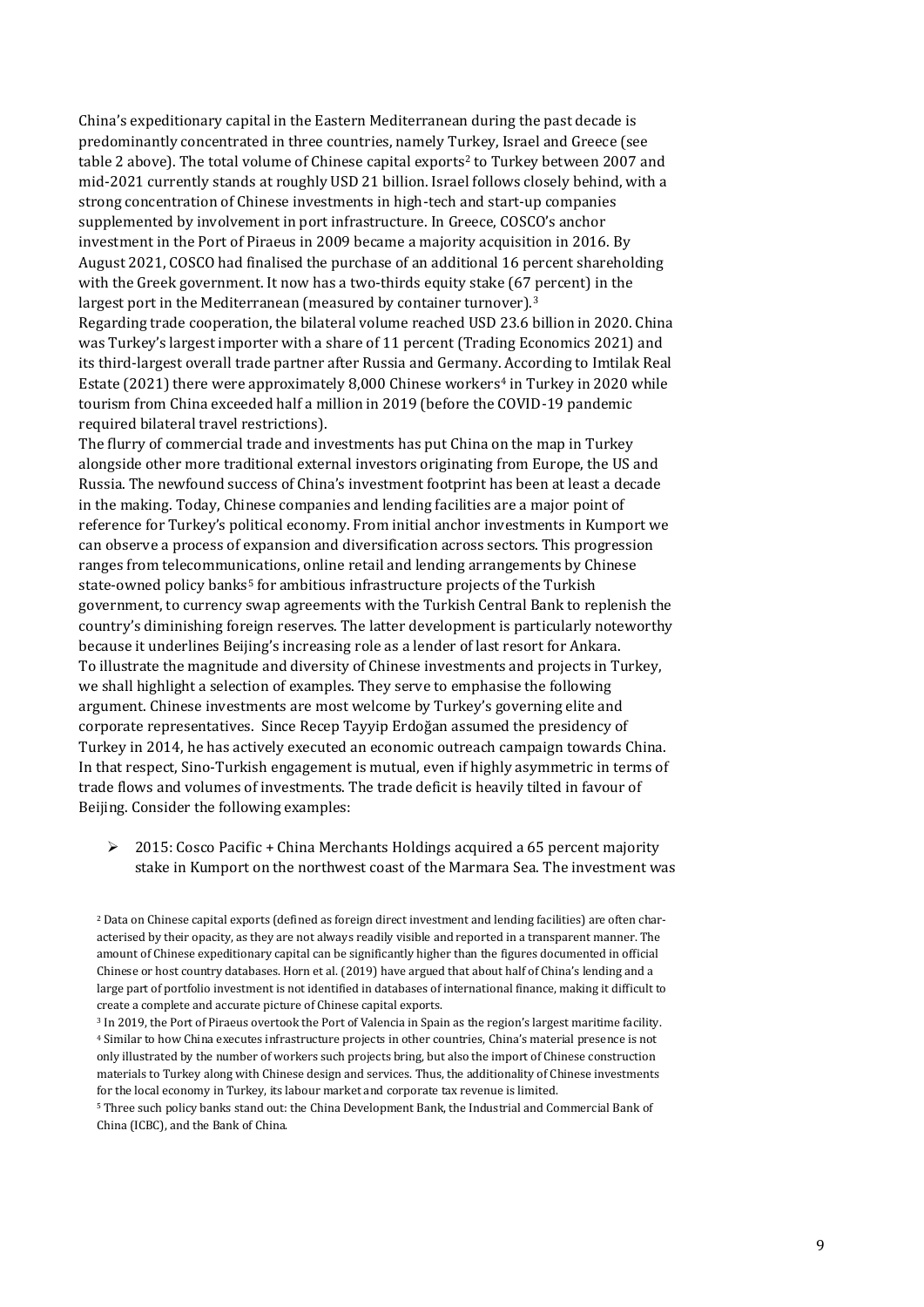valued at USD 940 million. Kumport includes Turkey's the third-largest container terminal.

- 2017: Chinese Zhongxing Telecommunication Equipment Corporation (ZTE) acquired a 48 percent stake in the Turkish telecom device company Netas.
- 2018: Industrial and Commercial Bank of China (ICBC) provided a USD 3.6 billion loan for the Turkish energy and transportation sectors. ICBC Turkey (subsidiary) acquired a 75.5 percent stake in Tekstilbank for USD 254 million in 2015.
- $\triangleright$  In September 2019, three Chinese banks provided a combined USD 1.7 billion loan for the construction of a 1,320-megawatt coal thermal power plant, the Emba Hunutlu power station in Adana province. The Chinese state-run utility company Shanghai Electric Power is building the power plant. To date, the project is the single-largest Chinese infrastructure investment in Turkey. When completed the Emba Hunutlu plant will be a major asset in securing Turkey's long-term energy security.
- $\triangleright$  Chinese investors have been able to identify at an early stage of development the potential of online retail companies in Turkey. The e-commerce platform Trendyol is majority-owned by Alibaba, the Chinese multinational technology company specialising in e-commerce and retail. Between 2018 and 2021 Alibaba acquired an 87 percent shareholding in the Turkish online retailer for USD 1.1 billion. Trendyol started out as an online fashion retailer in 2010 before expanding into food delivery and launching a digital wallet.<sup>6</sup> For flourishing home-grown companies such as Trendyol their gradual growth in market share eventually attracted international attention. It was a Chinese company that succeeded in gaining market entry first.
- $\geq 2018$  was declared the 'Year of Turkey' in China. Turkey's appeal for Chinese real estate buyers is illustrated by Ankara's Acquisition of Turkish Citizenship for Chinese Investors programme (Articles 12 and 20 of the Turkish Citizenship Law No. 590 from September 2018). Individuals who invest USD 250,000 (reduced from initially USD one million) in either real estate, shares in Turkish companies or government bonds and maintain that investment for three years are entitled to obtain instant citizenship in Turkey and a Turkish passport (Wiklund Kurucuk 2021).
- $\triangleright$  Beijing is quickly becoming a key foreign currency provider for Ankara. The Turkish Central Bank has a multi-year currency swap agreement with China's central bank. The arrangement was increased to USD six billion in June 2021 and improves Turkey's depleted foreign currency reserves (see section 5 for further details).

This selected overview of flagship investments in and lending arrangements for Turkey underscores the scope and breadth of China's expanding footprint in the country. There is momentum in these developments and the Sino-Turkish engagement is built for the long term. Consequently, concerns about excessive lending exposure to China are not (yet) in evidence in Turkey. However, the apparent lack of evidence does not disqualify the risk. These examples also carry another message that sets Turkey apart from a public discussion that has gained strength in different parts of Europe during the past years. With few exceptions (see Süddeutsche Zeitung 2019) there is hardly any critical debate in Turkey that would express concerns about predatory acquisitions by China's corporate entities or a growing lending dependency on Chinese banks. Put otherwise, the rhetoric of

 $6$  In August 2021, Trendyol succeeded in a USD 1.5 billion funding round alongside SoftBank, the Japanese multinational holding company. For more details see *Financial Times*, 12 August 2021.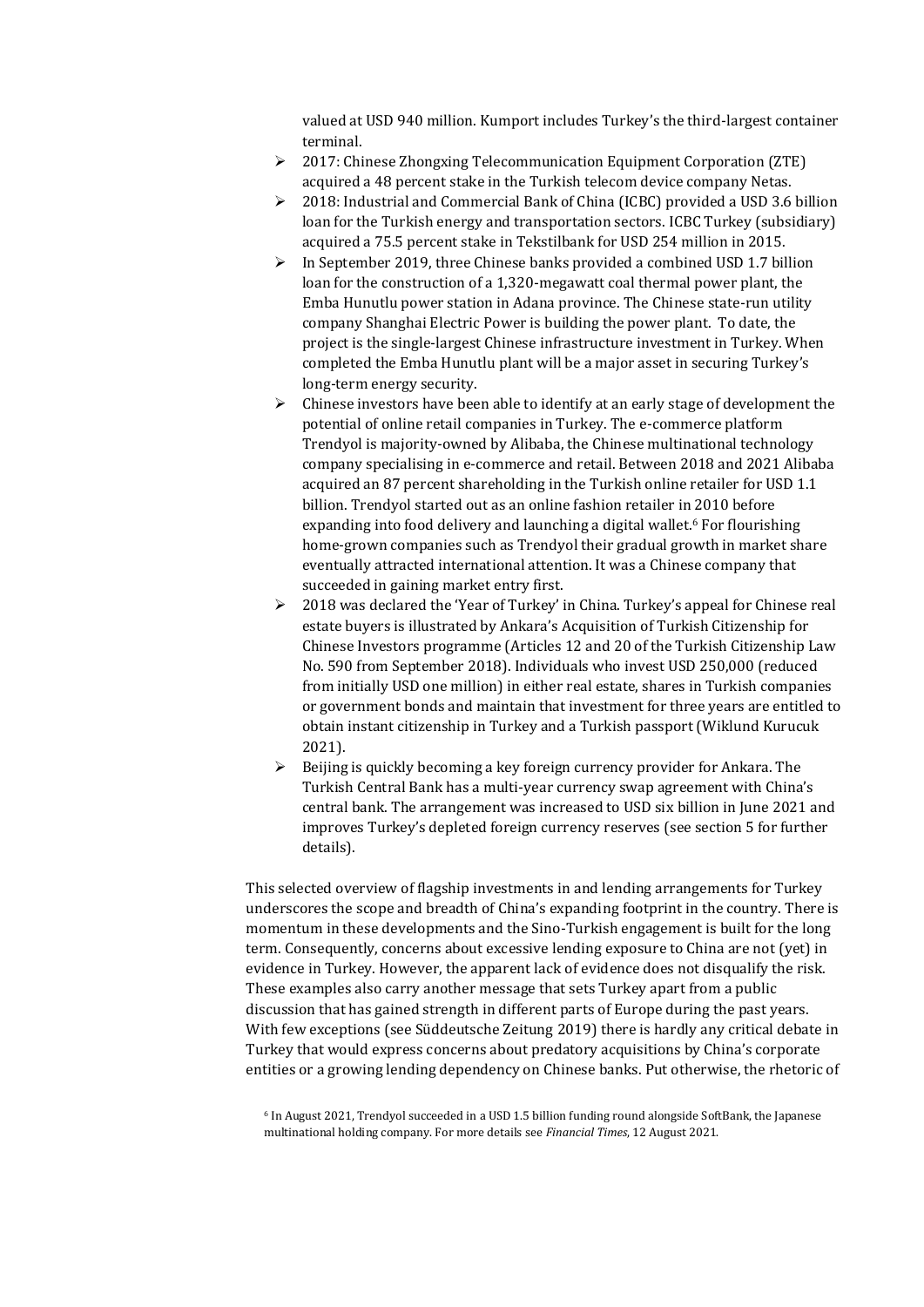China being a 'strategic competitor' is not to be heard in the hallways of decision making in Ankara, Istanbul or Izmir. Nor can we identify a debate about the critical issue of whether these acquisitions, loans and currency arrangements represent value for money – that is, who benefits? This lacuna may not persist over time. But it informs us that presently, Sino-Turkish cooperation can avoid controversial questioning and is for the most part friction free. As we shall illustrate in the next section there are nevertheless some exceptions to this overall positive interpretation.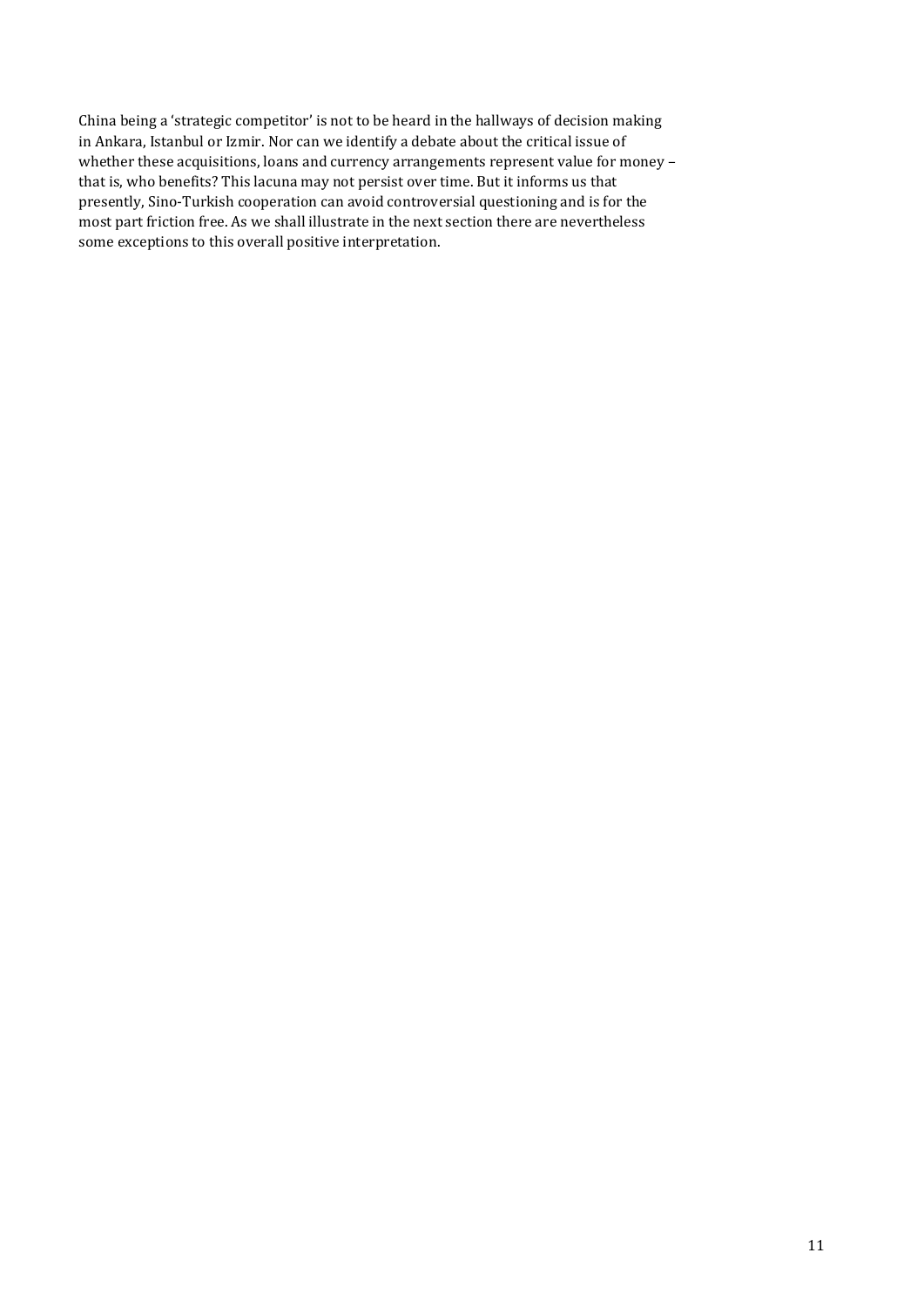### <span id="page-11-0"></span>The reverse question: What is Turkey's engagement in China?

Having highlighted China's expanding footprint in Turkey, let us now inquire for the sake of comparison the reverse question: what characterises Turkey's engagement in China? The heart of the matter is that there are no significant Turkish investments going in the opposite direction. Regarding trade, China does not figure in the top 40 countries to which Turkey exports. The portfolio of export products from Turkey to China is primarily characterised by certain household appliances such as refrigerators, chemicals, milk and other dairy products as well as agricultural foodstuffs such as fruits and nuts.<sup>7</sup> However, our view of exports from Turkey to China should be placed in a broader context. The aforementioned BTK train interconnection is a cross-border export freight facility that links with Istanbul. The Turkish State Railways as part of the BTK connectivity route can be regarded as a land-based cargo carrier facilitating Turkish exports to Asian markets, including to China (Mammadli 2020). Seen in this light, the transport infrastructure groundwork is being laid so that the low levels of Turkish exports to China could significantly increase in the future. Put otherwise, if logistical factors have in the past limited Turkish exports to Asian markets, these are now being addressed with a comprehensive cross-border infrastructure connectivity agenda. The coming years will clarify if and what Turkish goods and services are in demand in China and to what degree they can compete with other countries' exports along the railway journey. There is however one area of Turkish engagement in China which has occasionally led to diplomatic disagreements between the two countries in the recent past. These frictions have centred around the situation of ethnic Uyghurs in China. The Turkish government is one of the few Muslim-majority countries to have criticised China over its treatment of Uyghurs. In early February 2019, the Turkish Foreign Minister Mevlut Cavusoglu addressed a United Nations conference in Geneva dealing with human rights violations as follows: 'We encourage Chinese authorities and expect that universal human rights, including freedom of religion, are respected and full protection of the cultural identities of the Uygurs and other Muslims is ensured' (Huang 2019). The government's advocacy is rooted in historical ties. Turkey has a large Uyghur population and the Turkic-speaking, predominantly Muslim, ethnic group has cultural and

religious links to Turkey and neighbouring Central Asian countries. Thousands of Uyghurs

<sup>7</sup> In early 2020, following the coronavirus outbreak in China, Turkey temporarily halted all imports of livestock and animal fats from China. In return, the authorities in Beijing curbed Turkey's exports of dairy products to China. The trade dispute was resolved three months later.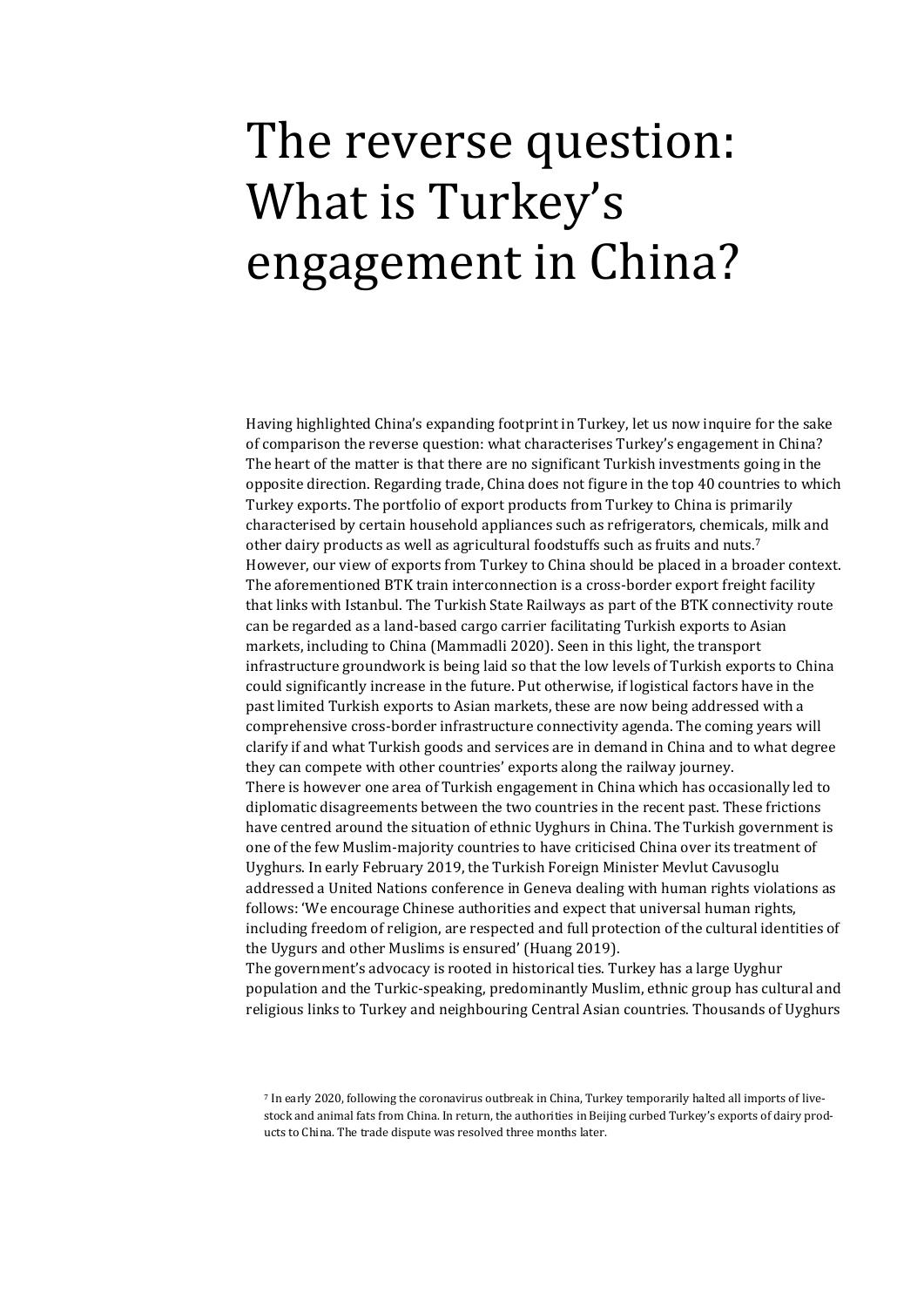have fled from China to Turkey during the past years.<sup>8</sup> In reaction to this public expression of support for the fate of Uyghurs in China, the authorities in Beijing lost little time in retaliating against Turkey. The Chinese consulate in Turkey's second-largest city, Izmir, was temporarily shut down in late February 2019. China also reacted in one other foreign policy field. In October 2019, Beijing criticised the Turkish military intervention in northeastern Syria. It urged Turkey to respect Syria's sovereignty and 'exercise restraint' (Embassy of The People's Republic of China 2019).<sup>9</sup>

The war of words did not last long. The Sino-Turkish interpretation of Realpolitik soon regained the upper hand. During his July 2019 visit to Beijing, President Erdoğan did not publicly address the issue of ethnic Uyghurs' rights in China's far west Xinjiang Province. This reflected a marked shift from Ankara's earlier criticism of Beijing's treatment of its Muslim minority. President Erdoğan was quoted in Chinese state media as follows: 'It is a fact that the people of all ethnicities in Xinjiang are leading a happy life amid China's development and prosperity' (Reuters 2019). Erdoğan also said that some people were seeking to 'abuse' the Xinjiang crisis to jeopardise the 'Turkish-Chinese relationship' (Westcotte and Isil Sariyuce 2019).

This example of diplomatic tit-for-tat illustrates that the countries' bilateral relations are not friction-free and disagreements have on occasion been on vocal display. Retaliations have followed. But their magnitude has been limited in scope and duration. Instead, Ankara and Beijing have quickly sought to make amends through high-level travel diplomacy and let political economy issues again dominate the agenda. The illustration of this rapprochement manifested itself most clearly in the so-called 'mask' and 'vaccine diplomacy' that China and Turkey provided to each other as the COVID-19 pandemic emerged in 2020.

<sup>8</sup> An estimated 50,000 Uyghurs are refugees in Turkey. In 2017 both countries signed a treaty for the extradition of members of the Uyghur diaspora. China ratified the treaty in December 2020, but the Turkish parliament has yet to do the same. Over the course of the past years various reports have appeared that describe attempts of Chinese authorities to recruit Uyghurs in Turkey to spy on their exiled citizens (see e.g., Cain 2021).

<sup>9</sup> But China is also active in Syria. In the context of reconstruction efforts, the telecommunications company Huawei is laying fibre-optic networks in three Syrian cities (Damascus, Aleppo and Latakia). In April 2021, China donated 150,000 doses of its Sinopharm COVID-19 vaccine to Syria. The China National Petroleum Corporation owns equity stakes in two of Syria's largest oil companies, the Syrian Petroleum Company and Al Furat Petroleum (Lyall 2019).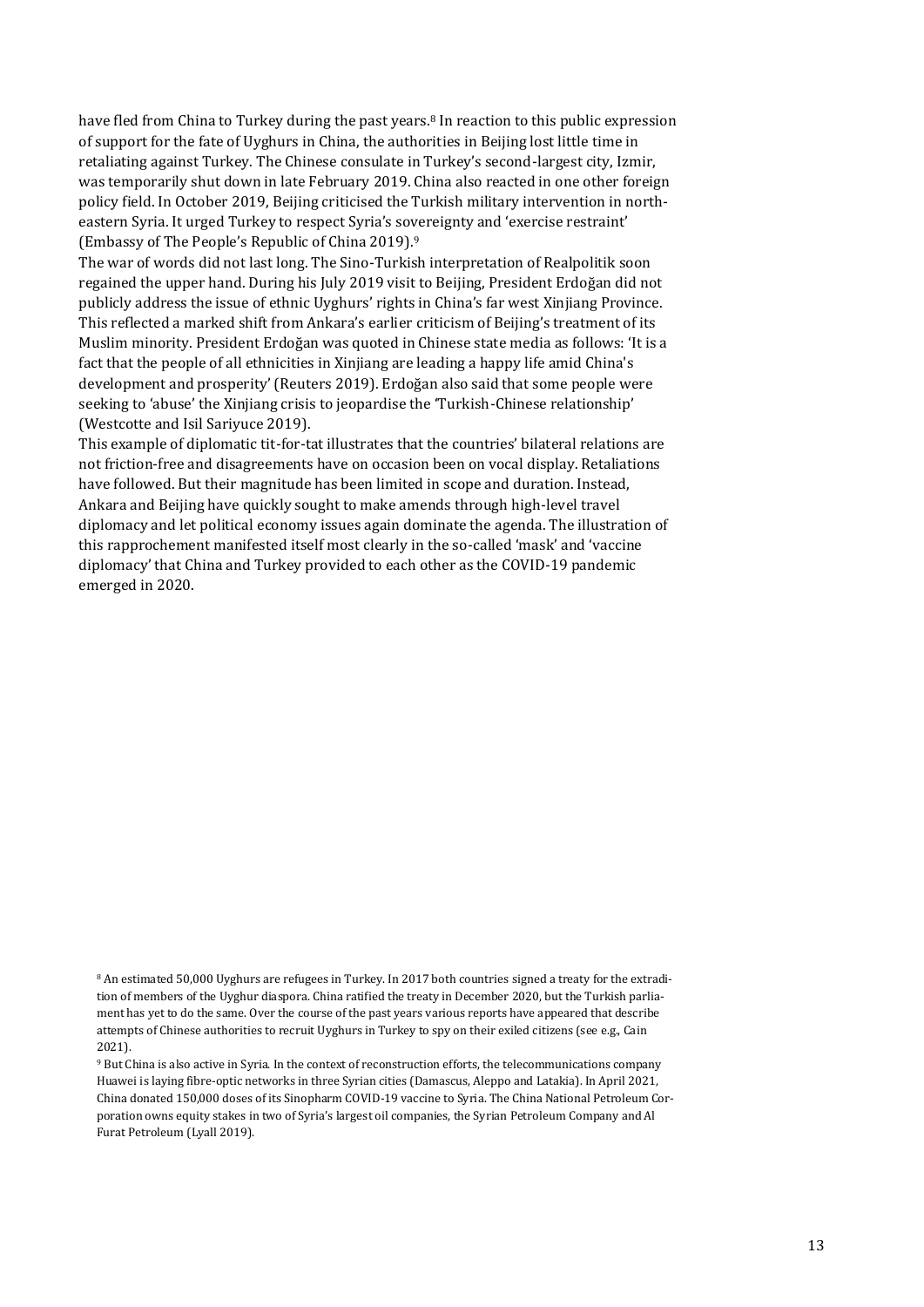### <span id="page-13-0"></span>China's 'soft power' diplomacy in Turkey

The Eastern Mediterranean is a region of more than 670 million citizens that has struggled to secure sufficient COVID-19 vaccines from the Covax initiative.<sup>10</sup> The vaccination emergency and corresponding lack of timely supplies from Western drug makers has provided opportunities for China's engagement in and cooperation with countries in the Eastern Mediterranean, South-eastern Europe and Eastern Europe. New inroads are being made by Beijing in the health sectors of recipient countries across these three regions. Over the course of 2021, China has been able to influence the pandemic's narrative by reshaping many countries' bilateral supply chains in the health sector. Concurrently, Beijing has seized the moment to raise the profile of its Health Silk Road in regions such as the Western Balkans and Eastern Mediterranean (Bastian 2020b). Chinese 'vaccine diplomacy' is becoming a defining characteristic of Sino-Turkish

cooperation in 2021. Such vaccine outreach capacity presented China with novel soft power instruments to make further diplomatic and commercial inroads in Turkey. But there is a noteworthy twist to this line of argument. Chinese vaccine diplomacy to Turkey was not a one-way road. Since March 2020, Turkish companies have engaged in their own version of mask diplomacy with China. More specifically, in January 2020 China ordered a total of 200 million protective face masks from Turkish medical firms. Thus, during the initial stages of the pandemic China turned to Turkey for urgent assistance, not vice versa. Although China is one of the largest producers of protective medical face gear globally, urgent domestic supply bottlenecks necessitated Beijing to turn to Turkish companies in Izmir province (Hurriyet Daily News 2020). These Sino-Turkish efforts were embedded in the terminology of jointly building 'a community with a shared future' and alleged 'winwin cooperation' along the emerging 'Health Silk Road'.<sup>11</sup>

In return, when Turkey struggled to procure European-made vaccines against COVID-19 it turned primarily to China.<sup>12</sup> Today, China is Turkey's biggest supplier of vaccines against COVID-19. Notwithstanding numerous question marks over efficacy, Turkey was among

<sup>10</sup> In June 2021, civil society representatives from six Eastern Partnership states (Azerbaijan, Armenia, Belarus, Georgia, Moldova and Ukraine) wrote a joint letter to EU leaders on vaccine needs of the EU's Neighbourhood. They drew attention to the 'gravely insufficient supply of vaccines' against COVID-19 (CEPS 2021). The EU is a vaccine donor to the international alliance of organisations comprising the United Nations' Covax initiative.

<sup>11</sup> The 'win-win cooperation' did not always go according to political marketing efforts. In late March 2020, Turkey had to discard antigen test kits sent from China. They were deemed substandard in terms of providing correct test results for patients (Financial Times 2020).

<sup>&</sup>lt;sup>12</sup> In December 2020, the Turkish health minister Fahrettin Koca announced that Turkey would not purchase the Russian COVID-19 vaccine 'Sputnik-V'. Turkey signed an agreement with Pfizer and BioNTech for 4.5 million doses of its COVID-19 vaccine in late December 2020. The agreement included an option for additional 30 million doses.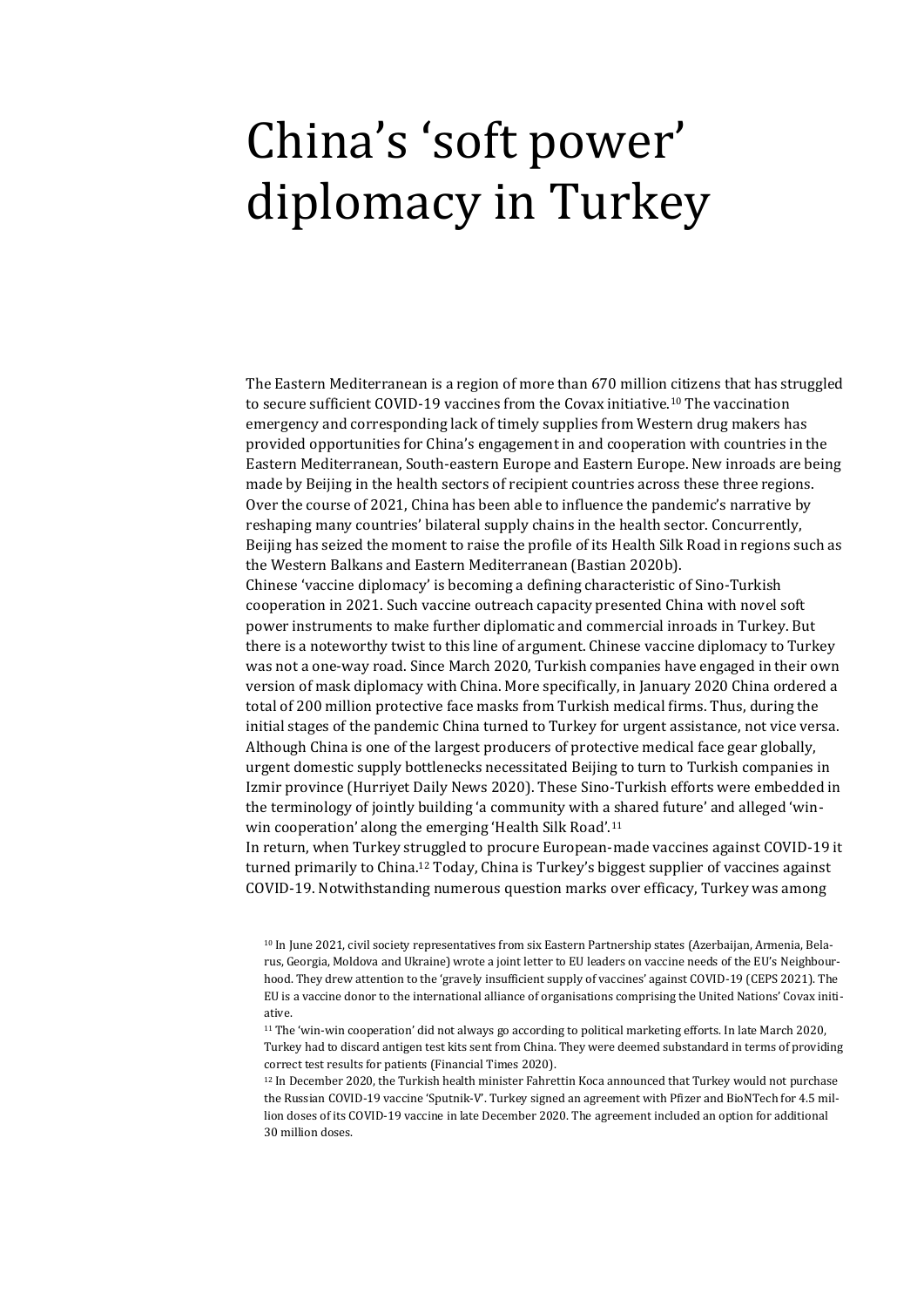the first countries to purchase China-manufactured vaccines. In late 2020, it secured an agreement for 50 million doses of the CoronaVac vaccine made by the Chinese drug manufacturer Sinovac Biotech. Turkey was one of the countries (together with Brazil and Indonesia) where Phase 3 trials of CoronaVac took place. By end-May 2021 Turkey had procured a total of 100 million doses of the CoronaVac shot. However, medical practitioners on the ground have highlighted delays in the delivery of these vaccine supplies (Demir 2021).

There is a further aspect worth considering when Chinese cargo planes land in Turkey and in other countries in the Eastern Mediterranean loaded with face masks, pharmaceutical supplies and COVID-19 vaccines. They illustrate China's soft power capacity to intervene in countries' medical supply chains. China's 'vaccine diplomacy' widens its perimeter of engagement in the region.<sup>13</sup> Such 'politics of generosity'<sup>14</sup> signals to an international audience that China is acquiring leverage in the provision of medical and pharmaceutical supply chains in European countries during the pandemic. Despite some controversies over the timely delivery of vaccines, Turkey is a prime example for China's expanding leverage in the health sector of foreign countries. To date, officials in Ankara have not publicly raised any doubts about the efficacy of Chinese vaccines. This silence stands in contrast to countries in Southeast Asia, Latin America and Africa that initially procured Chinese vaccines and are now turning away from these in favour of more effective US and European manufacturers.<sup>15</sup>

The soft power element of China's footprint in Turkey can also be witnessed in another expanding policy area, namely Confucius Institutes. Founded in 2004, the Confucius Institutes have established a global presence, enrolling more than nine million students at 525 institutes in 146 countries and regions (as of early 2021). More than 100 institutes have opened across Europe. They are mostly staffed and funded by an agency of the Chinese government's Ministry of Education – the Office of Chinese Languages Council International, or Hanban.

To date, there are four such Institutes in Turkey. The Confucius Institute at Boğaziçi University, Istanbul (CIBU) was inaugurated in 2008, followed by Middle East Technical University, Ankara (METU) Confucius Institute (November 2008) and the Confucius Institute at Okan University, Istanbul (2010). Most recently, the fourth Confucius Institute was inaugurated at Yeditepe University, Istanbul in September 2017 (Xinhua 2017). The Hanban also operates Confucius Classrooms in primary and secondary schools in Turkey. In a word, China's cultural footprint is expanding across the country.

While Confucius Institutes aim to enhance cultural exchanges and better understanding between Turkey and China, one should be under no illusion that they do not also serve another purpose in Turkey and beyond. This is being clearly articulated by Chinese representatives. Li Changchun, the head of propaganda for the Chinese Communist Party (CCP), argued that Confucius Institutes were 'an important part of China's overseas

<sup>13</sup> Such engagement may also include the threat of withholding vaccine deliveries. In June 2021, Ukraine withdrew its initial support for a declaration of the UN Human Rights Council on the situation of human rights in the Chinese region of Xinjiang. According to FAZ (2021), the change of heart in Kiev was the result of China's threatening to deny the agreed delivery of 500,000 doses of COVID-19 vaccines if the Ukrainian delegation continued to support the declaration (which was still signed by 43 states). Chinese officials have denied any link, but welcomed Kiew's U-turn on the human rights declaration.

<sup>15</sup> Turkey is among the first countries in Europe to have started in August 2021 with booster shots for vaccinated citizens aged 50 years and older (whose second dose is at least six months ago). The booster shots are primarily being administered with Chinese vaccines.

<sup>14</sup> In March 2020, the EU High Representative Josep Borrell explicitly criticised China for the way in which its 'politics of generosity' were being instrumentalised for geopolitical purposes in 'a global battle of narratives' (Borrell 2020).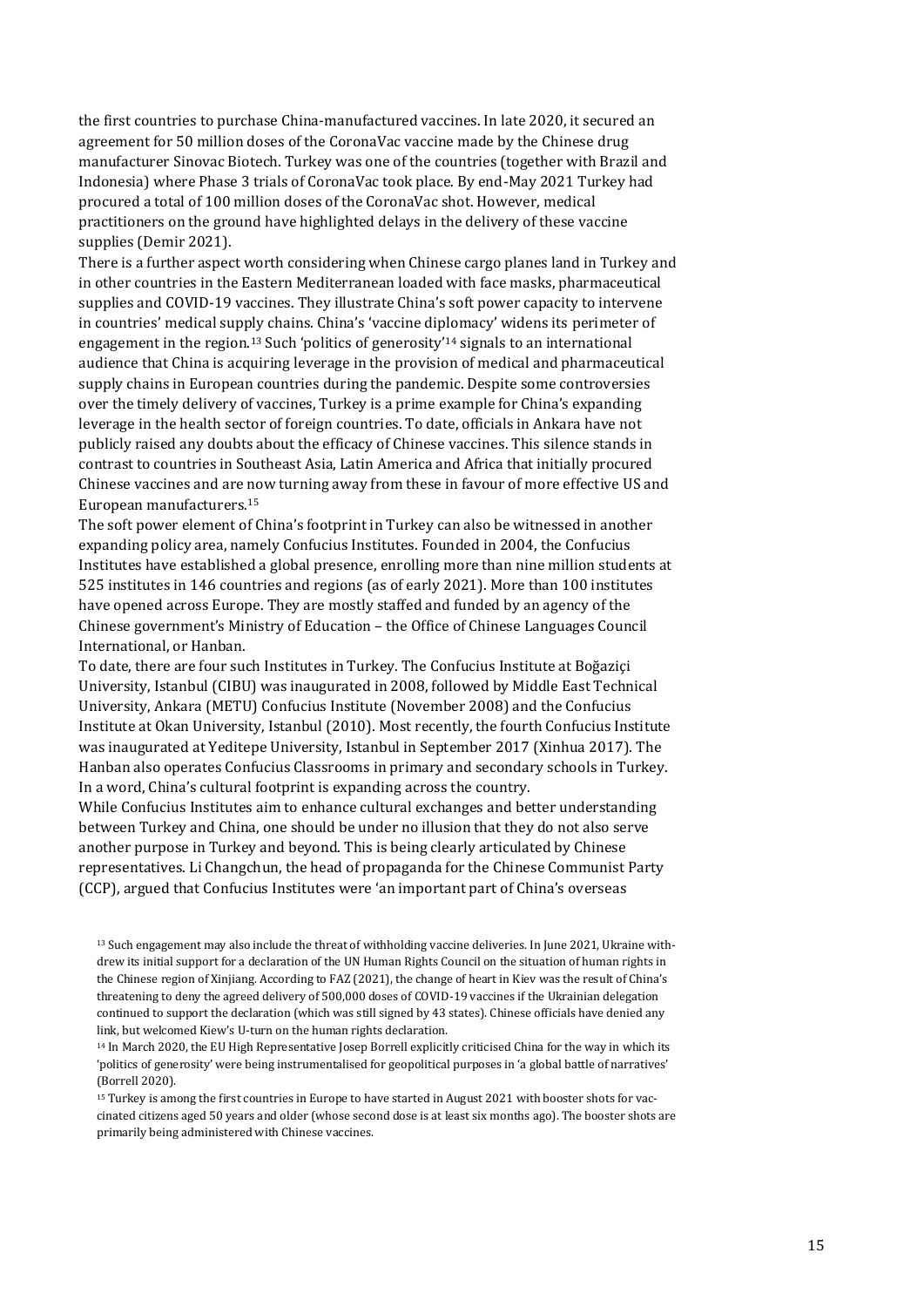propaganda setup' (Edwards 2021). Against this background and institutional affiliation, Confucius Institutes cannot only be considered as the Chinese version of cultural institutions like the Institut Français, the British Council or the Goethe Institut in Turkey and other countries. They represent a key element of China's soft power ambitions, albeit with rough edges. More specifically, their curriculum does not address the controversial 'three Ts' of China – that is, the no-go topics regarding the status of Tibet, Taiwan and the events of Tiananmen Square in May 1989.<sup>16</sup>

Finally, over the course of the past years a further area of soft power involvement has emerged in Sino-Turkish cooperation. This concerns the provision of information technology and surveillance monitoring services. The Chinese telecommunications company Huawei has made unprecedented inroads in Turkey. The development of 5G networks is being implemented via a joint venture between Huawei and the Turkish telecommunication company Turkcell. In addition, Huawei has also been successful in exporting advanced public security and surveillance technology platforms to Turkey. The company is providing sophisticated digital technology to Turkish authorities at the municipal level.

Huawei's own version of consolidated 'middleboxes'<sup>17</sup> contain network measurement analysis software. This analytical tool ranges from network security applications to digital traffic regulation. Huawei's middleboxes are key ingredients of so-called 'safe city' (安全城 市) or 'smart city' projects. These projects include closed-circuit television cameras manufactured by the Chinese company Hikvision (Greitens 2020). They form part of an increasing number of municipal initiatives in which Huawei and Hikvision cooperate with European cities such as Belgrade, Sarajevo, Budapest, Prague, La Valetta and Istanbul. In the latter case Huawei has been cooperating with Vodafone Turkey since 2017 under the project heading 'TechCity 2.0' (Smart Cities World Forums 2017).

These middleboxes can also identify and monitor citizens' internet activity, block access to certain websites and distribute malware. The type of content being blocked with the assistance of Huawei's technology in Turkey includes websites in the gambling and pornography categories. Another target concerns LGBTQIA+ websites. Furthermore, *Taraf*, a liberal newspaper's website, is no longer accessible. The printed version of the newspaper was closed down by government decree in 2016 (Weber and Ververis 2021, see the table on page 50 of their report). Online content supervision is also being applied to Turkish TV shows that use streaming platforms for distribution. All language editions of Wikipedia were blocked by the Turkish authorities in April 2017. However, based on a Constitutional Court of Turkey decision from December 2019 the ban had to be lifted. Adherence to the Court's order was subsequently implemented in January 2020.

<sup>16</sup> A bipartisan group of senators in the US tabled legislation in the Senate in 2021 which asserts that absent full transparency of operations in the US and full reciprocity for US colleges in China, 'Confucius Institutes should not continue [to operate] in the United States' (Nunley 2021).

<sup>17</sup> Numerous telecommunication providers manufacture their own middleboxes; they are not unique to Huawei. Middleboxes are not per definition focused on surveillance. They can be programmed to perform different applications from firewall and online security to network traffic optimisation. They are marketed in China as online behaviour management products. Huawei's version of middleboxes includes so-called Deep Packet Inspection. They include advanced filtering methods which are deployed by the Great Firewall of China to monitor and censor online content (see Weber and Ververis 2021, p. 27).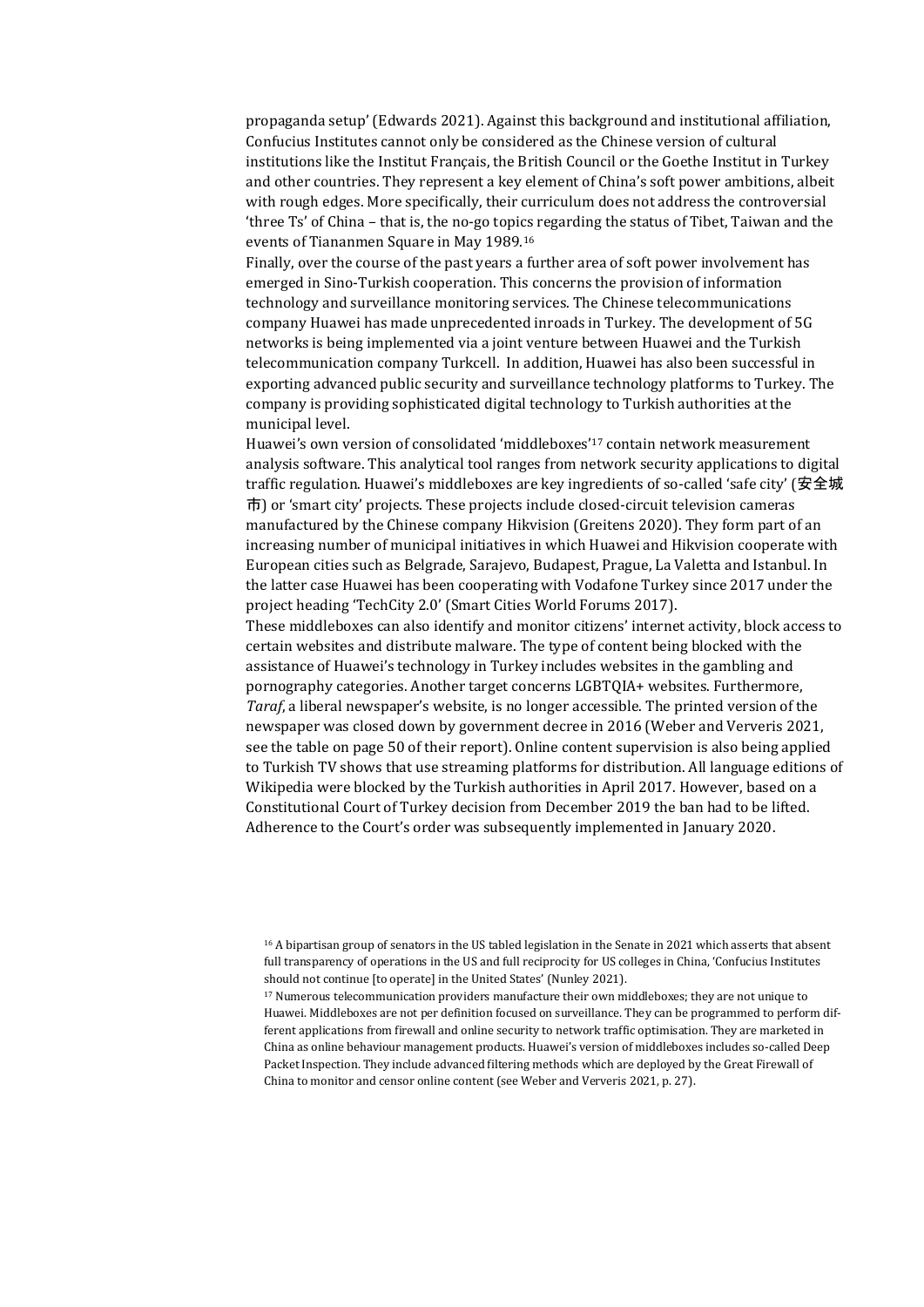# <span id="page-16-0"></span>The 'Middle Corridor' between China and Turkey

What does this large variety of investments, loan facilities, currency swap agreements, trade cooperation, vaccine diplomacy and soft power initiatives tell us about the broader outlines of Sino-Turkish cooperation? Over the course of the past decade both countries have crafted a new relationship with each other. The Turkish President Erdoğan has envisioned a variety of infrastructure projects for which the Turkish financial sector is not in a liquidity position to provide the required lending volumes. By contrast, Chinese banks are more than willing to arrange the funding resources to fill this domestic financing lacuna. Erdoğan is also keen to signal towards the EU, the US administration and even Russia that Turkey can pick and choose its partners as it deems appropriate. In short, Turkey's signalling on the international stage seeks to carry the message that it has political leverage and financial alternatives for its ambitious infrastructure projects. It is prepared to use that leverage in a flexible manner and with a variety of external actors. The desire for closer ties between Ankara and Beijing is mutual. During his official state visit to Beijing in July 2019, President Erdoğan expressed support for greater Sino-Turkish economic and security cooperation. The Chinese side welcomes this expressed support for enhanced cooperation. What is new on this collaboration agenda concerns security and surveillance aspects. The expansion of strategic cooperation between Beijing and Ankara must therefore be placed in the context of increasingly strained relations with the EU and the United States.

Relations with the US, even during the former Trump administration, deteriorated after Turkey as a member of North Atlantic Treaty Organisation (NATO) went ahead with the purchase agreement for the Russian S-400 missile system in late 2017.<sup>18</sup> The controversial agreement was not the first attempt by Turkey to acquire sophisticated military equipment outside the NATO alliance. In 2013, China Precision Machinery Import-Export Corporation won a USD 4 billion tender for the co-production of long-range missiles. Despite competing offers from American, European and Russian companies Turkey chose a Chinese partner that was on the US sanctions list. Subsequent outrage among NATO states forced Turkey to eventually to withdraw from the agreement with the Chinese in 2015 (Klepek 2021).

<sup>&</sup>lt;sup>18</sup> The history of this purchase is a controversial issue. Initially, Turkey had wanted to purchase Patriot missiles from the US and insisted on also acquiring the complementary military technology. This request was refused by the former Obama administration. I am thankful to a Turkish source presenting under Chatham House rules for this background information. After the S-400 acquisition, the US Congress mandated Turkey's removal from the F35s fighter-jet programme as well as imposition of the Countering America's Adversaries through Sanctions Act.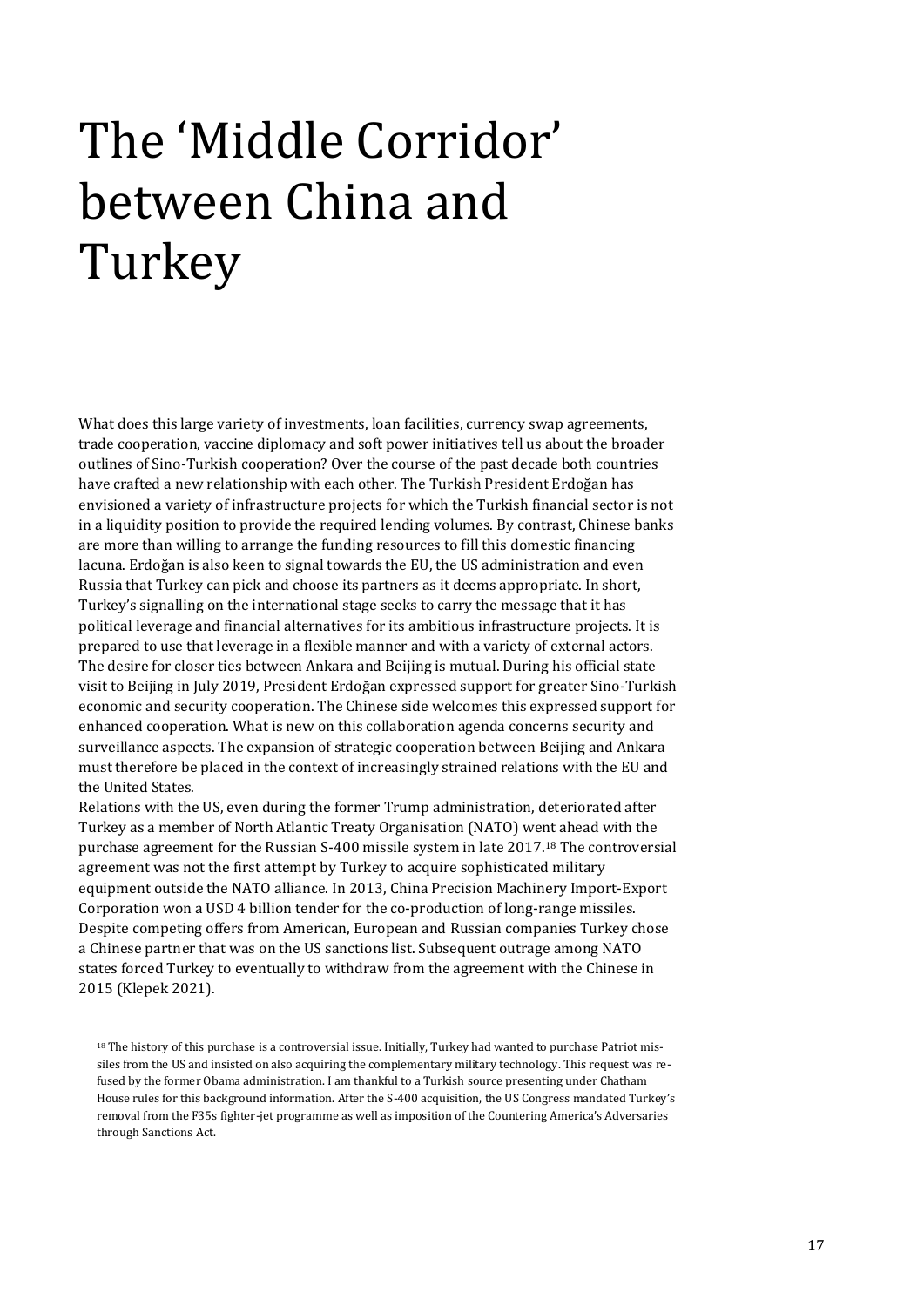Seen from a strategic perspective, Turkey is looking abroad for alternatives and in Russia and China it has found willing partners for different needs and reasons. The former provides defence and security options for Ankara while the latter can marshal funding resources for Erdoğan's envisioned infrastructure projects and arrange currency swap facilities to strengthen Turkey's depleted foreign currency reserves. Most recently, Chinese companies are even entering digital surveillance and online content monitoring domains in Turkey. The fact that such cooperation with Moscow and Beijing risks alienating partners in NATO and polarising EU member states vis-à-vis Turkey is part of Erdoğan's strategic calculous. In other words, he refuses to accept binary choices between the US and China or Brussels and Beijing.

Chinese investments and increased strategic cooperation also enhance both countries' objective to position themselves as key regional players in the Eastern Mediterranean, albeit for different reasons (Çolakoğlu 2021). China's Belt and Road Initiative is a topdown global infrastructure project that focuses on bilateral contractual arrangements between countries' governing and corporate elites. This arrangement suits two regimes that exhibit autocratic presidents in office without term limits. The presidents Xi Jinping and Erdoğan, respectively, are using their enhanced constitutional powers to leverage a new phase in the Sino-Turkish relationship.

Both China and Turkey have explicitly linked their development projects with the 'Middle Corridor' terminology which is also referred to as the Iron Silk Road. This labelling describes a diversity of transportation infrastructure projects that connect the Mediterranean in the West, the Black Sea to the North, and through to the Caspian in the East.<sup>19</sup> In November 2015 during the G-20 Leaders' Summit in Antalya, Turkey, Ankara and Beijing signed the 'Memorandum of Understanding on Aligning the Belt and Road Initiative and the Middle Corridor Initiative' (Republic of Turkey, Ministry of Foreign Affairs 2021). Turkey unambiguously places its Middle Corridor infrastructure projects in the context of 'envisaging the revival of the ancient Silk Road' (*ibid*.). As Devonshire-Ellis (2018) has argued, 'China's "genius" when it comes to the Belt and Road is more to do with their dotting the lines between other nations' development projects and ensuring they all get connected, rather than any specific infrastructure build'.

Historical and cultural references serve to connect the BRI and Middle Corridor narratives, making the two initiatives appear as if they are complementary to each other. The case of Sino-Turkish infrastructure engagement illustrates that individual BRI projects can be promoted as if they fit in with Ankara's own ambitious construction agenda. By linking transport infrastructure initiatives for road, rail, airport and ports with Turkey's own aspirations, China can expand its economic opportunities in the Eastern Mediterranean and connect the Middle Corridor with other countries in south-eastern Europe. Arriving at the gates of the EU is where Sino-Turkish cooperation comes into play in the Eastern Mediterranean.

The Middle Corridor narrative linking Turkey and China can also be placed in a financial context. As Turkey's currency crisis has deepened over the past years, Chinese banks have come to the forefront as critical interlocutors to stave off a collapse of the domestic lira and replenish Turkey's depleted foreign reserves. Repeatedly since 2012, the People's Bank of China has come to the rescue by extending a swap of Turkish lira for the Chinese currency renminbi. While other European and U.S. financial institutions have been reluctant to provide the necessary financial resources and President Erdoğan has

<sup>19</sup> The Middle Corridor was previously known as the Trans-Caspian International Transport Route (TCITR). It commences in China and extends to include Kazakhstan, Azerbaijan, Georgia and Turkey. With the inclusion of Turkey, China has an additional transport gateway to Europe via the Black Sea. Further countries such as Ukraine, Romania and Poland have also joined the Middle Corridor in the course of the past years.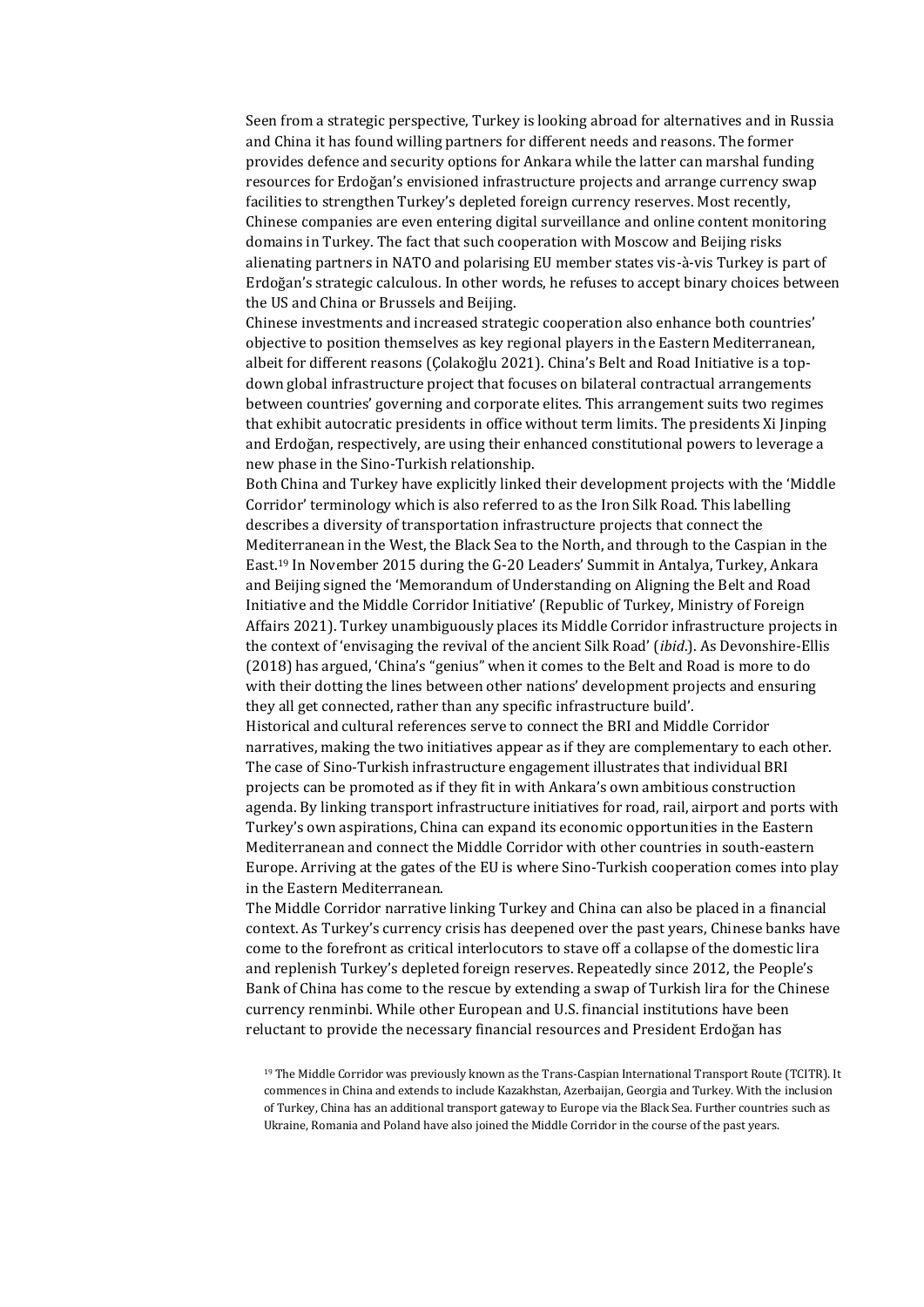steadfastly refused to seek assistance from the International Monetary Fund, China is the new default lender helping Turkey battle its twin debt and currency crises (Lerner 2020). But intensified bilateral financial sector cooperation risks translating into dependency on China's continued largesse. The more European and US American doors close on Turkey in different policy areas, the harder it will be for President Erdoğan to resist seeking assistance from China. But it is not a foregone conclusion that China will permanently be Turkey's lender of last resort or will continue to provide the financial resources to address investment gaps of corporate entities in Ankara, Istanbul or Izmir. This word of caution reflects China's recent experiences with sustained financial exposure in Montenegro, Zimbabwe and Venezuela. Beijing's lending exposure to these countries is such that it is negotiating with Harare and Caracas about debt restructuring as well as debt-for-equity swaps. In the case of Podgorica, European and US banks renegotiated an infrastructure loan from China to Montenegro which the latter country was unable to repay in July 2021 (Faulconbridge 2021).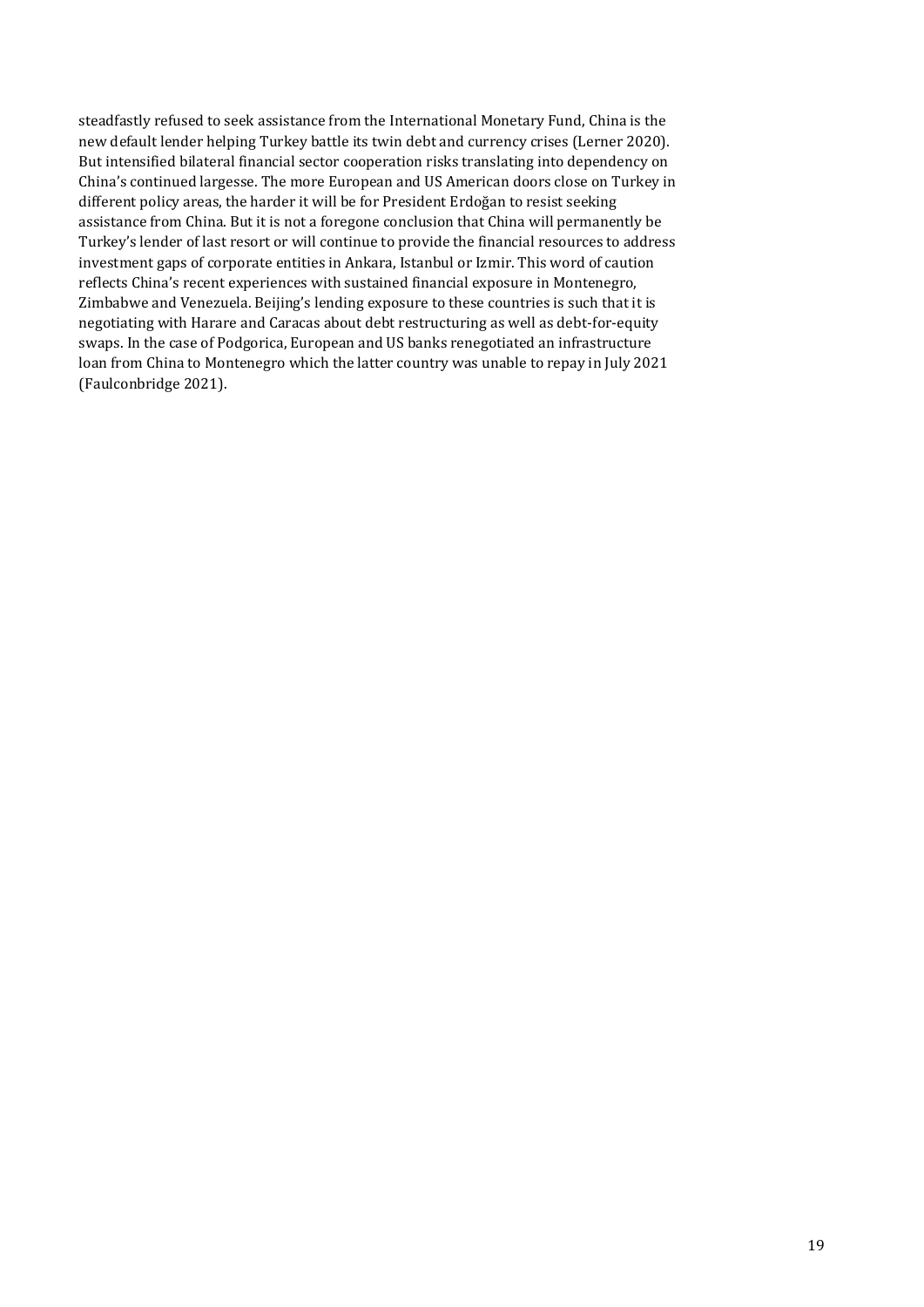#### <span id="page-19-0"></span>Concluding considerations

China is not the only external actor active in Turkey. But compared to other representatives such as the US, the EU or Russia it is a relative newcomer in the country. Beijing has made its mark with impressive speed and is expanding across different sectors of Turkey's political economy. Beijing's interest in Turkey corresponds to Ankara's openness towards China. In a word, it's mutual. President Erdoğan has actively sought a Sino-Turkish rapprochement, partly for domestic reasons relating to his ambitious infrastructure agenda, partly for strategic foreign policy objectives. In the former he can access lending facilities and Chinese know-how to finance and build bridges, roads and tunnels and to modernise ports. In the latter case President Erdoğan is signalling to Washington D.C., Brussels and/or Moscow that alternative options are available to him and that he is ready to exercise these. Put otherwise, increasingly President Erdoğan projects the impression that he does not locate Turkey politically and culturally as part of the Western hemisphere. Instead, his focus is on showing to other external actors that Turkey can and will act independently of its traditional partners.

This mixture of internal developments and requirements as well as exogenous considerations is contributing to changing outreach activities by Turkey from traditional to new external actors. For its part, China shares the assumption with Russia, the EU and the US that Turkey is the key variable in the Eastern Mediterranean. But this shared assumption about the strategic importance of Turkey is not based on the same ingredients. Beijing does not view Ankara through the lenses of refugees and migration as the EU has done since 2015. Nor does Beijing adopt a defence and security perspective when looking at Turkey. The tradition of thinking about Turkey as a key variable in the European security space is the prime focus of NATO and Russia.

China does not take part in these narratives. Rather, Sino-Turkish engagement is characterised by expanding transport infrastructure corridors, substantial Chinese equity investments in Turkey's corporate sector and – increasingly – Beijing's role as a key foreign currency provider for Ankara. This interplay between China and Turkey creates benefits for both countries and their governing elites. The more Turkey becomes an integral part of China's BRI connectivity agenda, the more it can serve as an anteroom to other regions and countries, East and West. Projects such as the Chinese-built and funded Marmaray Tunnel not only represent a non-stop railway connection between Europe and China via Turkey; by subsequently linking up with the BTK railway project Turkey is seeking to position itself as a key link of land-based transport infrastructure that connects East and West.

Could such a vision gradually become a reality on the ground? According to Lerner (2020), Turkey is in the process of turning from a regional transit hub 'into an active, global hub of international trade, the "Middle Corridor" of China's Silk Road Economic Belt'. This optimistic outlook needs to be qualified nonetheless. If and when it could be realised, much will depend on international trade flows and trade routes regaining their prepandemic capacity. The fragility of this scenario is currently on public display in various sectors of countries' economies and their commercial logistics networks, including in Turkey and China. Furthermore, the operational complexity of expanding the Middle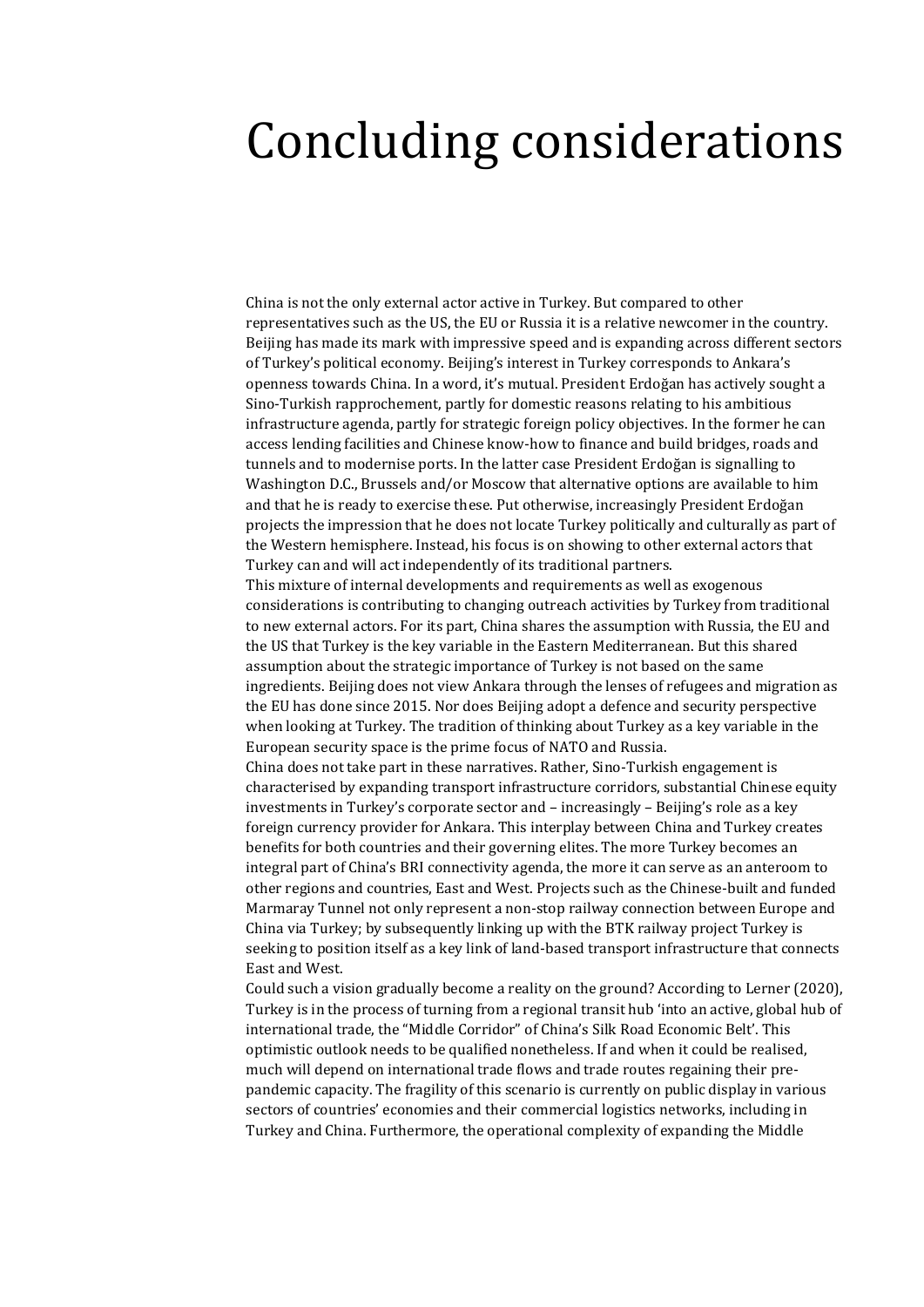Corridor with China's BRI should not be underestimated. Turkey's domestic dysfunctions alongside economic challenges in China can limit the respective presidents' aspirations to transform the Middle Corridor into a critical infrastructure hub of international trade. Finally, pushback against China's BRI agenda is spreading across Europe. Meanwhile, Turkey will continue to face various challenges in mobilising the financial resources necessary to convert a medium-term vision into sustainable progress on the ground. In light of events and developments that have taken place over the past decade with the EU, its NATO partners (primarily Greece) and different US administrations, Turkey is in a position where it needs to find new allies. It is looking near and far abroad and has found willing partners in Russia and in China. While the former provides defence options, the latter has deep financial pockets in offering loans, corporate investments and most recently vaccine diplomacy to a country with a vaccine emergency.

As the migratory path of Chinese capital across Europe increasingly reaches the shores of various countries in the Eastern Mediterranean, one question arises with increasing salience: Is there a risk of the region becoming overcrowded with international actors? Traditional external actors such as the US, Russia, and the EU have now been joined by China. The traditional three external actors now see China as a regional player and competitor to be reckoned with in the Eastern Mediterranean. But make no mistake, any objective to try and curb China's reach into the region arrives with a delay of at least a decade. Playing catch-up with Beijing risks being futile.

The belated need to address this strategic reconfiguration comes at a time when China's projects and initiatives have left their mark in countries of the Eastern Mediterranean. If we ask what flagship projects have been created by the EU and/or in cooperation with US administrations in the region during the past decade when China was busy acquiring ports and building roads, bridges and highways, or handing out loans for infrastructure projects, we arrive at a sombre assessment. The track record is rather thin and lacks visibility or wider public acknowledgement. Precisely the opposite is the case for China. Beijing never misses an opportunity to highlight its project achievements in partnering countries and has willing domestic participants to help raise the Chinese flag. This is most visible in China's dramatically improved maritime connectivity in the Eastern Mediterranean. The sheer volume of collection assets that China has amassed in this critical transport sector would have seemed out of proportion only a decade ago.

The region is witnessing a slow-motion reconfiguration of foreign engagement. This process is in flux and the rearrangement will take time to sort itself out. In the course of this undertaking new variable alliances are being created with flexible commitments and shifting loyalties. The recalibration of relations with China is contributing to new political economy axes in the Eastern Mediterranean. These axes include different sectors (energy, transport infrastructure, trade, and foreign investment) and changing country alliances. It remains to be seen if China's expanding engagement in the Eastern Mediterranean contributes to a gradual shift of strategic perceptions regarding its capacity and willingness to serve as a new stability anchor in the region. Beijing's involvement across political economy sectors of individual countries may impact on how Ankara, Athens or Tel Aviv reach out to China as a permanent member of the UN Security Council. In the immediate future, the foundations for greater cooperation with China exist. But insufficient mutual trust among countries in the Eastern Mediterranean may also represent the greatest hurdle to overcome.

With China's growing footprint in the region, the established modus operandi of who sits at the negotiating table is being called into question. Different countries in the Eastern Mediterranean risk getting entangled in US and EU expectations while reaching out to China, Turkey and Russia. To what extent such a balancing act between numerous external actors can be managed by individual countries constitutes a policy challenge in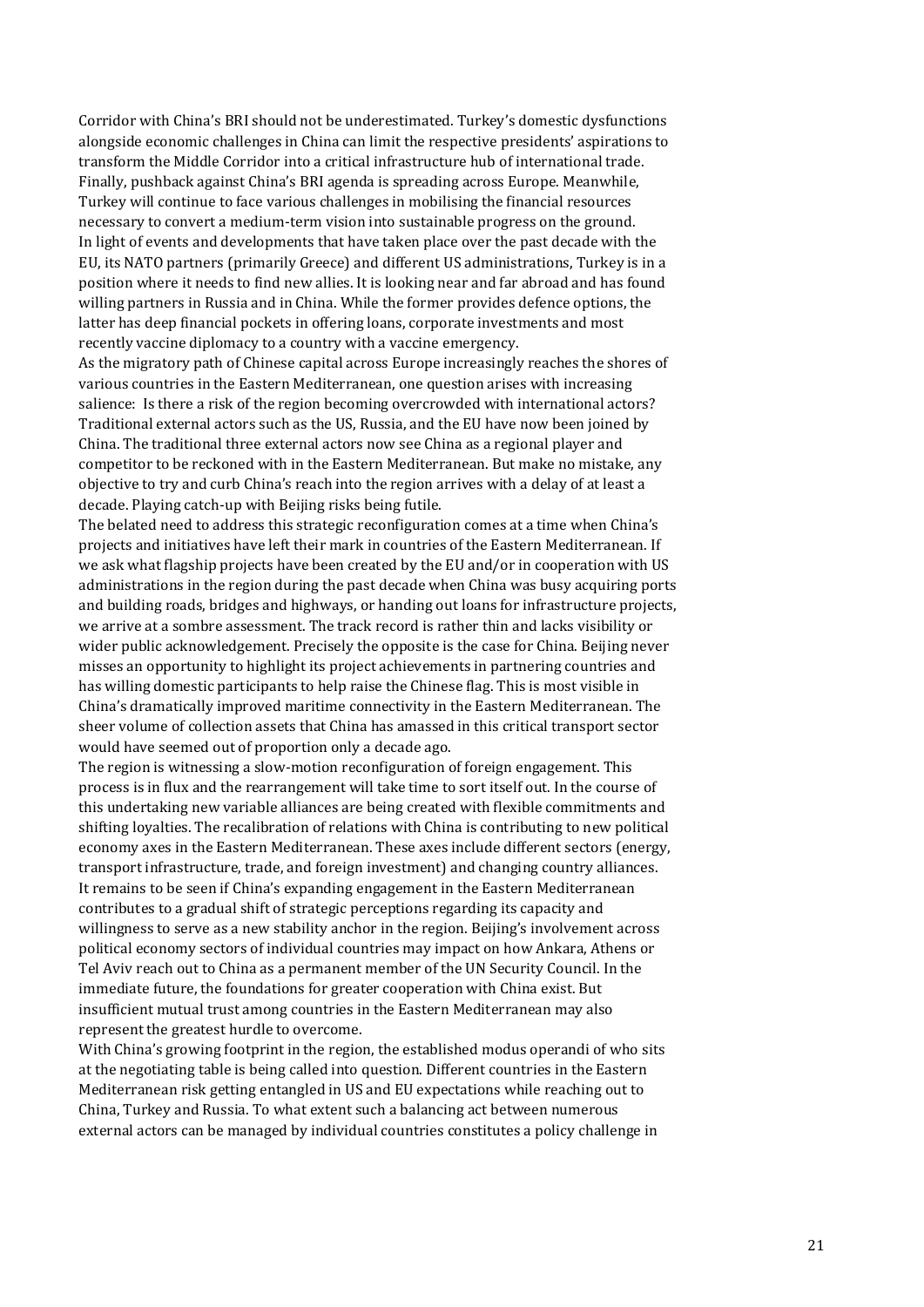the coming years. President Erdoğan in Turkey is keenly aware of this changing matrix of cooperation, alliances, rapprochement with and competition against traditional allies when politically opportune. China is in play in Turkey and will stay for the long term in the Eastern Mediterranean.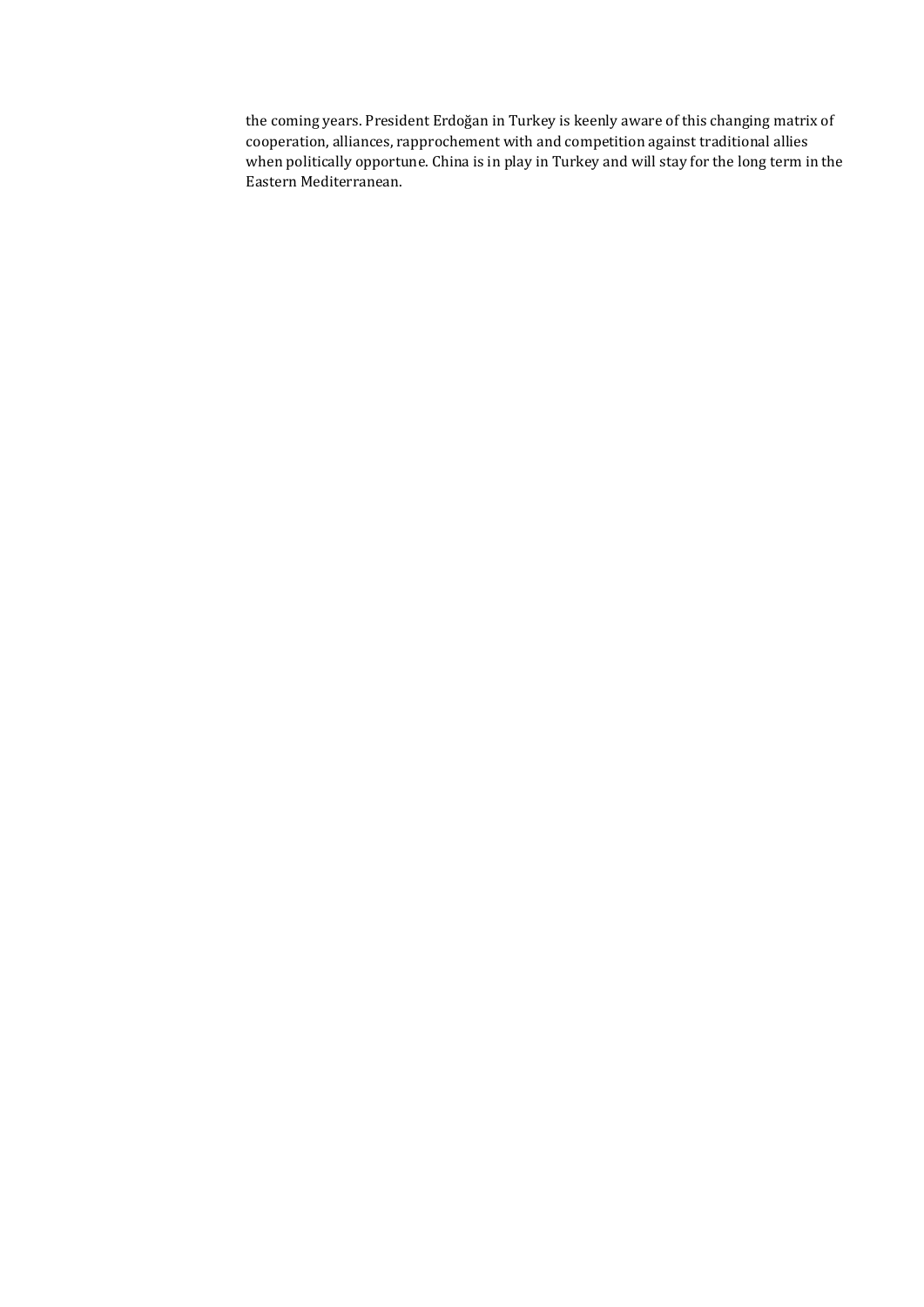#### <span id="page-22-0"></span>References

Atli, Altay, "China, Israel, and the Geopolitics of Seaports", *The Diplomat* (online), 16 July 2019[, https://thediplomat.com/2019/07/china-israel-and-the-geopolitics-of-seaports/](https://thediplomat.com/2019/07/china-israel-and-the-geopolitics-of-seaports/) (accessed 3 May 2021).

Bastian, Jens, "Southeast Europe in Current Chinese Foreign Economic Policy", *Südosteuropa Mitteilungen* 60, no. 3 (2020a): 13–28.

Bastian, Jens, "The Role of China in the Western Balkans during the Covid-19 Pandemic", in *The Covid-19 Pandemic in the Western Balkans: Consequences and Policy Approaches*, ed. Valeska Esch and Viktoria Palm (Aspen Institute Germany, 2020b), 50–56.

Bo, Zhou, **"**Could Turkey Serve as a Bridge Between NATO and SCO?", *China-US Focus* (online) 19 December 2016, [https://www.chinausfocus.com/peace-security/could-tur](https://www.chinausfocus.com/peace-security/could-turkey-serve-as-a-bridge-between-nato-and-sco)[key-serve-as-a-bridge-between-nato-and-sco](https://www.chinausfocus.com/peace-security/could-turkey-serve-as-a-bridge-between-nato-and-sco) (accessed 2 September 2021).

Borrell, Josep, "The Coronavirus Pandemic and the New World it is Creating", *EEAS Europa* (online), 2020, [https://eeas.europa.eu/delega](https://eeas.europa.eu/delegations/china_en/76401/EU%20HRVP%20Josep%20Borrell:%20The%20Coronavirus%20pandemic%20and%20the%20new%20world%20it%20is%20creating)[tions/china\\_en/76401/EU%20HRVP%20Josep%20Borrell:%20The%20Coronavirus%20](https://eeas.europa.eu/delegations/china_en/76401/EU%20HRVP%20Josep%20Borrell:%20The%20Coronavirus%20pandemic%20and%20the%20new%20world%20it%20is%20creating) [pandemic%20and%20the%20new%20world%20it%20is%20creating](https://eeas.europa.eu/delegations/china_en/76401/EU%20HRVP%20Josep%20Borrell:%20The%20Coronavirus%20pandemic%20and%20the%20new%20world%20it%20is%20creating) (accessed 7 May 2021).

Cain, Geoffrey, "The Rise of China's State Surveillance Machinery", *Literary Hub* (online), 29 June 2021,<https://lithub.com/the-rise-of-chinas-state-surveillance-machinery/> (accessed 4 September 2021).

CEPS (Centre for European Policy Studies), "Joint Letter of Civil Society Representatives to the Leaders of the European Union on Vaccine Needs of the EU's Neighbourhood", 25 June 2021.

Çolakoğlu, Selçuk, "The Sino-Turkish Relationship in the Black Sea", in *China in the Broader Black Sea Region*, ed. Alexandra Martin (Globsec, Brussels, 2021), 18–26.

Demir, Emre, "China's Wavering COVID-19 Vaccine Diplomacy in Turkey", *Global Voices*, 13 August 2021.

Devonshire-Ellis, Chris, "Turkey's Pivotal Role in China's Belt and Road Initiative with Europe, Central Asia, and the Middle East", *Silk Road Briefing*, 22 June 2018. Edwards, Lee, "Confucius Institutes: China's Trojan Horse", *The Heritage Foundation*  (online), 27 May 2021, [https://www.heritage.org/homeland-security/commentary/con](https://www.heritage.org/homeland-security/commentary/confucius-institutes-chinas-trojan-horse)[fucius-institutes-chinas-trojan-horse](https://www.heritage.org/homeland-security/commentary/confucius-institutes-chinas-trojan-horse) (accessed 13 June 2021).

Ella, Doron, "Chinese Investments in Israel: Developments and a Look to the Future", *The Institute for National Security Studies* (online), 1 February 2021, <https://www.inss.org.il/publication/chinese-investments/> (accessed 2 September 2021).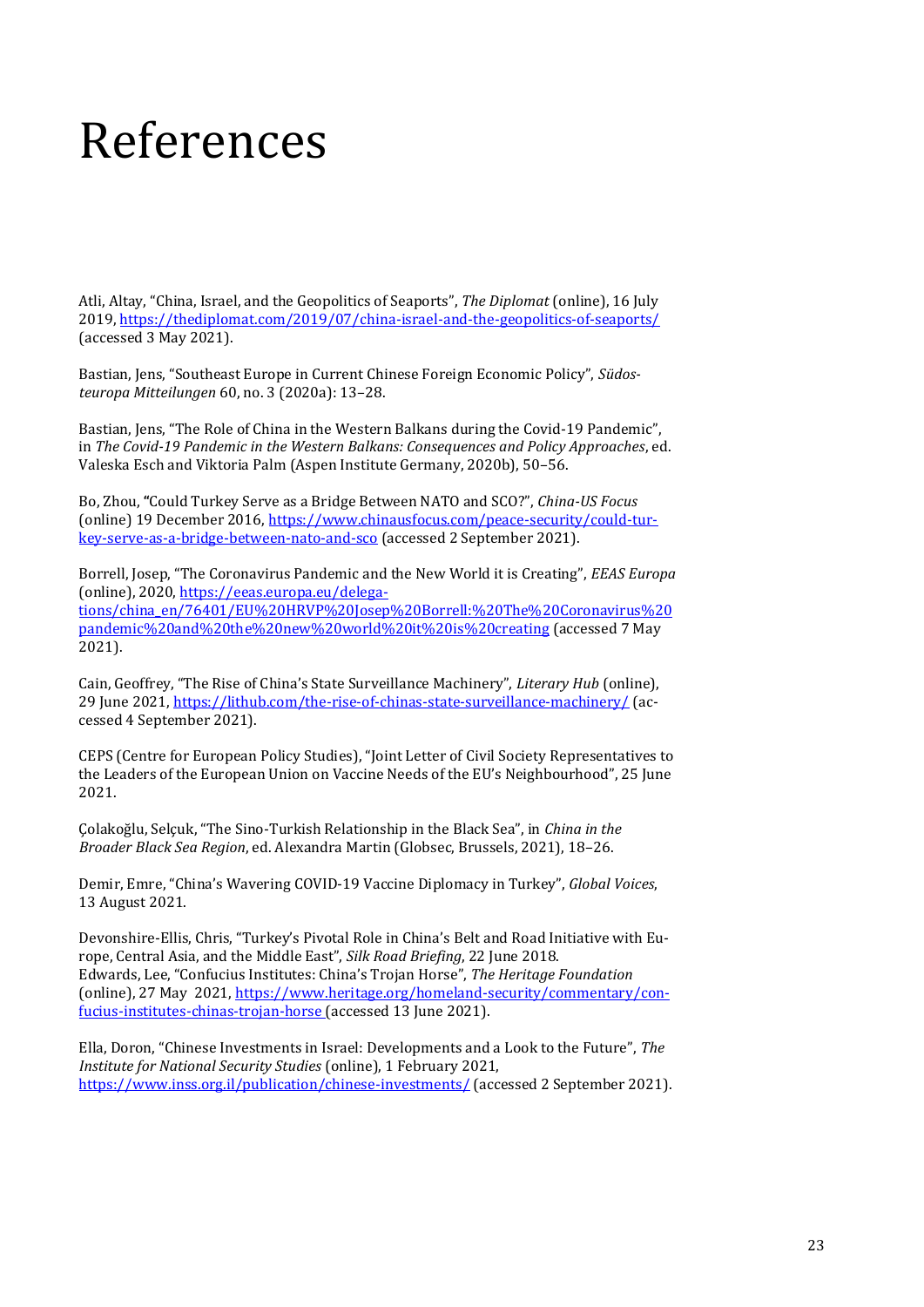Embassy of The People's Republic of China in the United States of America, "Foreign Ministry Spokesperson Geng Shuang's Regular Press Conference on October 10, 2019" (online)[, http://www.china-embassy.org/eng/fyrth/t1706849.htm](http://www.china-embassy.org/eng/fyrth/t1706849.htm) (accessed 12 August 2021).

Faulconbridge, Guy, "Exclusive Montenegro Close to Deal on Lifting Chinese Debt Burden – Minister", *Reuters*, 7 July 2021.

FAZ (Frankfurter Allgemeine Zeitung), "Kiews Sinneswandel und Pekings Impfstoff-Lieferung", 29 June 2021.

Financial Times, "Countries Reject China Pandemic Product Batches", 29 March 2020.

Financial Times, "How Turkey Became a Star of European Tech", 12 August 2021.

Greitens, Sheena Chestnut, "Dealing With Demand for China's Global Surveillance Exports", *Brookings*, April 2020.

Horn, Sebastian, Carmen Reinhart and Christoph Trebesch, "China's Overseas Lending", *Kiel Institute for The World Economy*, Kiel Working Paper No. 2132, June 2019.

Huang, Kristin, "China Shuts Turkey Consulate in Wake of Uygur Row", *South China Morning Post* (online), 1 March 2019[, https://www.scmp.com/news/china/diplomacy/arti](https://www.scmp.com/news/china/diplomacy/article/2188293/china-shuts-turkey-consulate-wake-uygur-row?utm_source=email&utm_medium=share_widget&utm_campaign=2188293)[cle/2188293/china-shuts-turkey-consulate-wake-uygur](https://www.scmp.com/news/china/diplomacy/article/2188293/china-shuts-turkey-consulate-wake-uygur-row?utm_source=email&utm_medium=share_widget&utm_campaign=2188293)[row?utm\\_source=email&utm\\_medium=share\\_widget&utm\\_campaign=2188293](https://www.scmp.com/news/china/diplomacy/article/2188293/china-shuts-turkey-consulate-wake-uygur-row?utm_source=email&utm_medium=share_widget&utm_campaign=2188293) (accessed 16 August 2019).

Hurriyet Daily News, "China Orders 200 mln Masks from Turkey", 1 February 2020.

Imtilak Real Estate, "China's Largest Investment in Turkey", 7 April 2021.

Klepek, Jakub, "Contemporary China-Turkey Relations", *Institute of New Europe*, 22 January 2021.

Lerner, George Marshall, "China to the Rescue in Turkey?", *The Diplomat*, 3 July 2020. Lyall, N., "China in Postwar Syria", *The Diplomat* (online), 2019, [https://thediplo](https://thediplomat.com/2019/03/china-in-postwar-syria/)[mat.com/2019/03/china-in-postwar-syria/](https://thediplomat.com/2019/03/china-in-postwar-syria/) (accessed 10 May 2021).

Mammadli, Nargiz, "Turkey Sends First Export Train to China on Baku-Tbilisi-Kars Railroad", *Caspian News*, 4 December 2020.

Nunley, Christian, "Senate Approves Bill to Tighten Controls on China-funded Confucius Institutes on U.S. University Campuses" (online), 5 March 2021, [https://www.cnbc.com/2021/03/05/us-senate-approves-bill-against-china-funded-con](https://www.cnbc.com/2021/03/05/us-senate-approves-bill-against-china-funded-confucius-institutes.html)[fucius-institutes.html](https://www.cnbc.com/2021/03/05/us-senate-approves-bill-against-china-funded-confucius-institutes.html) (accessed 29 August 2021).

Republic of Turkey, Ministry of Foreign Affairs, "Turkey's Multilateral Transportation Policy" (online), 2021, [https://www.mfa.gov.tr/turkey\\_s-multilateral-transportation-pol](https://www.mfa.gov.tr/turkey_s-multilateral-transportation-policy.en.mfa)[icy.en.mfa](https://www.mfa.gov.tr/turkey_s-multilateral-transportation-policy.en.mfa) (accessed 8 May 2021).

Reuters, "China Says Turkey President Offered Support over Restive Xinjiang" (online), 2 July 2019[, https://www.reuters.com/article/us-china-turkey/china-says-turkey-presi](https://www.reuters.com/article/us-china-turkey/china-says-turkey-president-offered-support-over-restive-xinjiang-idUSKCN1TX1L7)[dent-offered-support-over-restive-xinjiang-idUSKCN1TX1L7](https://www.reuters.com/article/us-china-turkey/china-says-turkey-president-offered-support-over-restive-xinjiang-idUSKCN1TX1L7) (accessed 16 August 2019).

Smart Cities World Forums, "Huawei and Vodafone Turkey Launch TechCity 2.0 Project in Istanbul" (online), 14 June 2017, [https://www.smartcitiesworldforums.com/news/smart-](https://www.smartcitiesworldforums.com/news/smart-cities-europe/smart-infrastructure-eu/329-huawei-and-vodafone-turkey-launch-techcity-2-0-project-in-istanbul)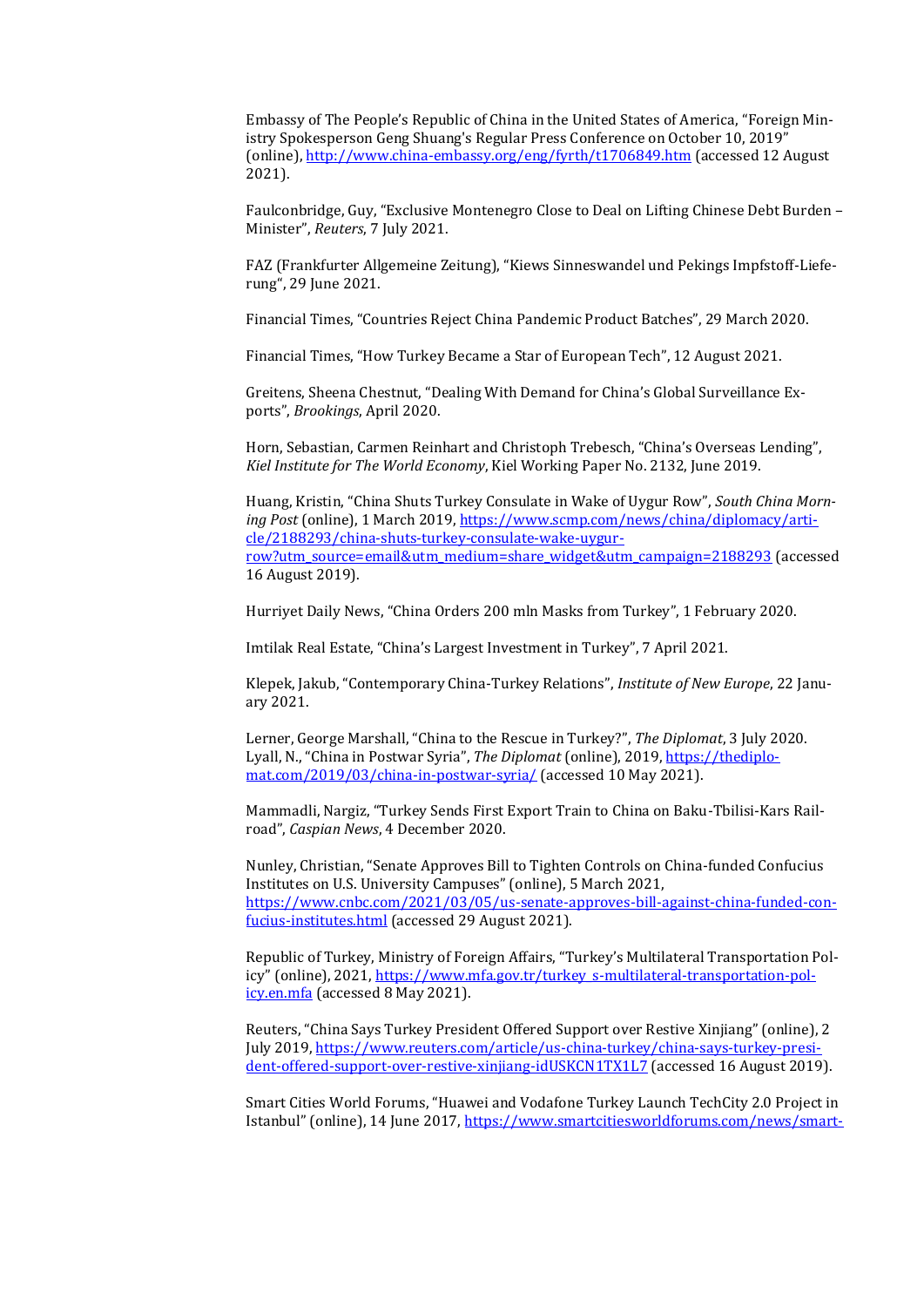[cities-europe/smart-infrastructure-eu/329-huawei-and-vodafone-turkey-launch-techcity-](https://www.smartcitiesworldforums.com/news/smart-cities-europe/smart-infrastructure-eu/329-huawei-and-vodafone-turkey-launch-techcity-2-0-project-in-istanbul)[2-0-project-in-istanbul](https://www.smartcitiesworldforums.com/news/smart-cities-europe/smart-infrastructure-eu/329-huawei-and-vodafone-turkey-launch-techcity-2-0-project-in-istanbul) (accessed 20 August 2021).

Süddeutsche Zeitung, "Wirtschaftlich ergibt das eigentlich wenig Sinn", Interview of Christiane Schlötzer with the Turkish political scientist Altay Atli, 21 November 2019.

Trading Economics, "Turkey Imports by Country" (online), 2021, [https://tradingeconom](https://tradingeconomics.com/turkey/imports-by-country)[ics.com/turkey/imports-by-country](https://tradingeconomics.com/turkey/imports-by-country) (accessed 14 August 2021).

Wang, Lina, "Will Turkey Join the Shanghai Cooperation Organization Instead of the EU?", *The Diplomat* (online), 24 November 2016, [https://thediplomat.com/2016/11/will-tur](https://thediplomat.com/2016/11/will-turkey-join-the-shanghai-cooperation-organization-instead-of-the-eu/)[key-join-the-shanghai-cooperation-organization-instead-of-the-eu/](https://thediplomat.com/2016/11/will-turkey-join-the-shanghai-cooperation-organization-instead-of-the-eu/) (accessed 2 September 2021).

Weber, Valentin, and Vasilis Ververis, "China's Surveillance State: A Global Project", *Top10VPN* (online), August 2021, [https://www.top10vpn.com/assets/2021/07/Chinas-](https://www.top10vpn.com/assets/2021/07/Chinas-Surveillance-State.pdf)[Surveillance-State.pdf](https://www.top10vpn.com/assets/2021/07/Chinas-Surveillance-State.pdf) (accessed 20 August 2021).

Weitz, Richard, "Assessing Chinese-Russian Military Exercises. Past Progress and Future Trends", *Centre for Strategic & International Studies*, July 2021. Westcotte, Ben, and Isil Sariyuce, "Erdoğan Says Xinjiang Camps Shouldn't Spoil Turkey-China Relationship", *CNN* (online), 5 July 2019, [https://edi](https://edition.cnn.com/2019/07/05/asia/turkey-china-uyghur-erdogan-intl-hnk/index.html)[tion.cnn.com/2019/07/05/asia/turkey-china-uyghur-erdogan-intl-hnk/index.html](https://edition.cnn.com/2019/07/05/asia/turkey-china-uyghur-erdogan-intl-hnk/index.html) (accessed 16 August 2021).

Wikipedia, *China–Turkey Relations* (online), 2021[, https://en.wikipe](https://en.wikipedia.org/wiki/China%E2%80%93Turkey_relations)[dia.org/wiki/China%E2%80%93Turkey\\_relations](https://en.wikipedia.org/wiki/China%E2%80%93Turkey_relations) (accessed 15 August 2021).

Wiklund Kurucuk, "Turkish Citizenship by Investment in 2020 for Chinese Citizens" (online), 29 March 2021, [https://www.wiklundkurucuk.com/turkish-citizenship-by-in](https://www.wiklundkurucuk.com/turkish-citizenship-by-investment-in-2020-for-chinese-citizens/)[vestment-in-2020-for-chinese-citizens/](https://www.wiklundkurucuk.com/turkish-citizenship-by-investment-in-2020-for-chinese-citizens/) (accessed 30 August 2021).

Xinhua, "4th Confucius Institute Opens in Turkey to Enhance China-Turkey Cultural Exchanges, Mutual Understanding" (online), 28 September 2017, [http://www.xinhuanet.com//english/2017-09/28/c\\_136643601.htm](http://www.xinhuanet.com/english/2017-09/28/c_136643601.htm) (accessed 12 May 2021).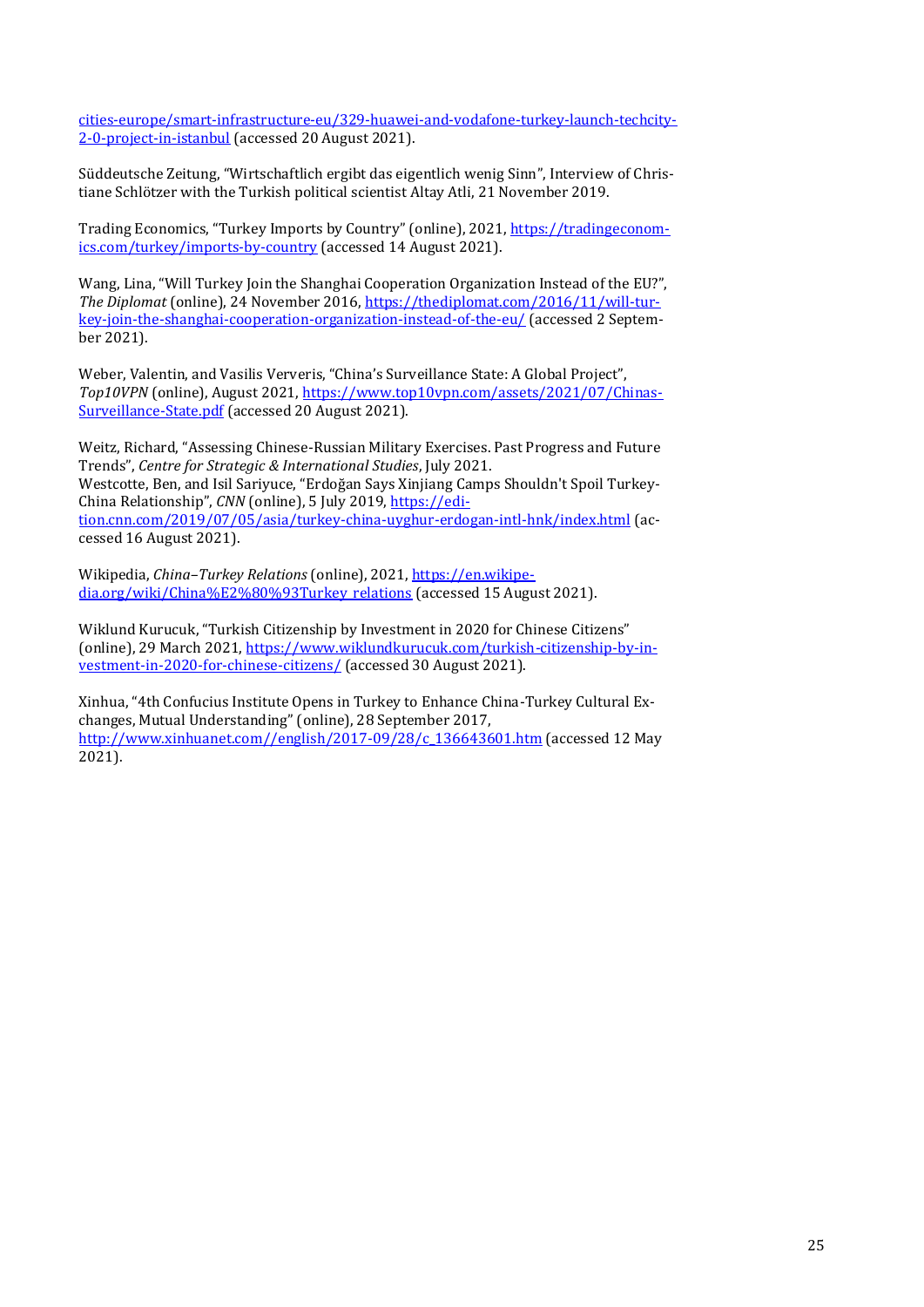#### <span id="page-25-0"></span>List of Tables

[Table 1: Chinese maritime investments in the Eastern Mediterranean, 2007 -](#page-5-0) 2021............. 6 [Table 2: Chinse Foreign Direct Investment in Turkey, Israel and Greece 2007](#page-7-1)–2021............ 8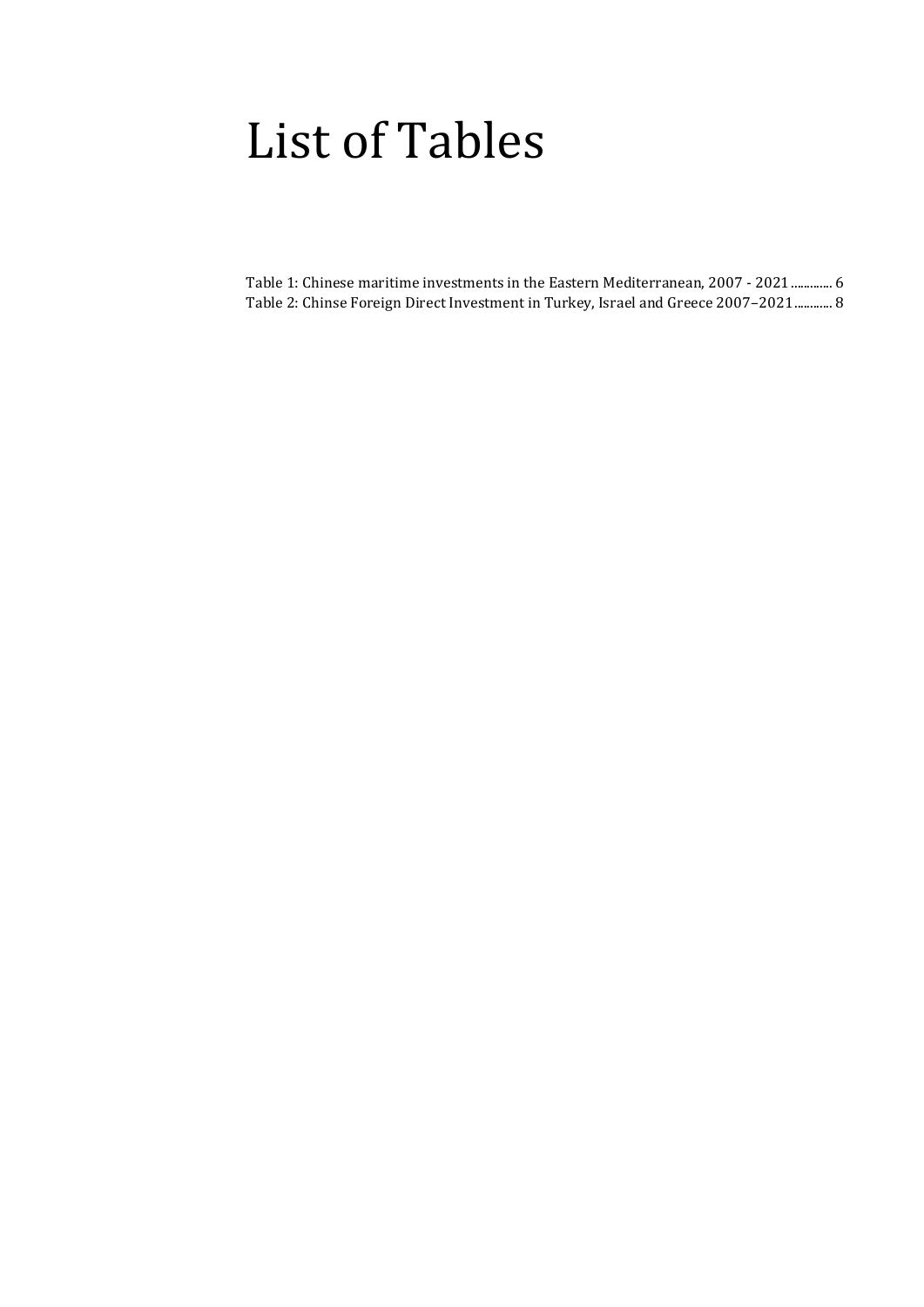# <span id="page-26-0"></span>List of Abbreviations

| <b>BRI</b>     | <b>Belt and Road Initiative</b>                               |
|----------------|---------------------------------------------------------------|
| <b>BTK</b>     | Baku-Tbilisi-Kars                                             |
| <b>CCP</b>     | <b>Chinese Communist Party</b>                                |
| <b>CIBU</b>    | Confucius Institute at Boğaziçi University, Istanbul          |
| <b>COSCO</b>   | China Ocean Shipping Company                                  |
| EU             | European Union                                                |
| <b>FDI</b>     | Foreign Direct Investment                                     |
| <b>ICBC</b>    | Industrial and Commercial Bank of China                       |
| <b>LGBTQIA</b> | Lesbian, Gay, Bisexual, Transgender, Queer, Intersex, Asexual |
| <b>METU</b>    | Middle East Technical University                              |
| <b>NATO</b>    | North Atlantic Treaty Organization                            |
| <b>PEARL</b>   | Piraeus Europe Asia Rail Logistics                            |
| <b>PRC</b>     | People's Republic of China                                    |
| <b>SCO</b>     | Shanghai Cooperation Organisation                             |
| <b>SIPG</b>    | Chinese Shanghai International Port Group                     |
| <b>TCITR</b>   | Trans-Caspian International Transport Route                   |
| <b>UN</b>      | <b>United Nations</b>                                         |
| <b>US</b>      | United States (of America)                                    |
| <b>ZTE</b>     | Zhongxing Telecommunication Equipment Corporation             |
|                |                                                               |